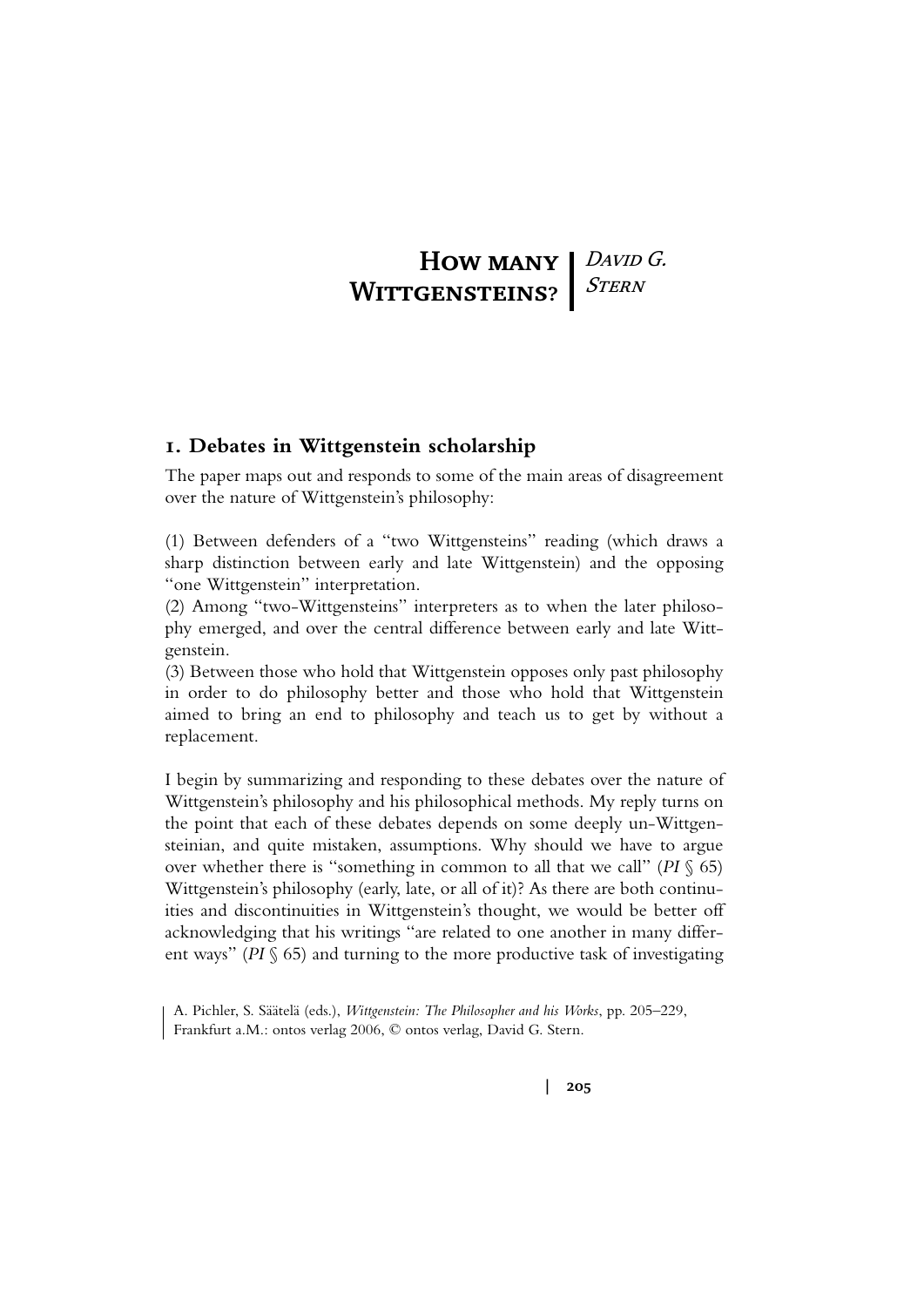those relations in greater detail. I conclude by proposing a different axis of interpretation: Wittgenstein's most polished writing, most notably in *Philosophical Investigations* I §§ 1–425, is best understood as a kind of Pyrrhonism: it aims to subvert philosophical theorizing, by means of a polyphonic dialogue. Because this delicate balance between philosophical questions and their dissolution is not achieved in most of his other published and unpublished writings, we should be very cautious when using the theories and methods we find in those other writings as a guide to reading the *Philosophical Investigations*. 1

### **2. The queer grammar of talk about Wittgenstein**

When people I've just met hear that I'm a philosophy professor who writes on Wittgenstein, they often politely ask me whether I work on the early or the later Wittgenstein, much as one might ask someone who says she comes from Cambridge, whether she lives in Cambridge, Massachusetts, or Cambridge, England. The questions presuppose that the two are quite different, so that the shared name is misleading; that it's as unlikely that anyone would be equally interested in both philosophers as that someone would choose to live in both places. For this reason, saying "both" doesn't really do the job, because it leaves undisturbed the assumption that anyone who did work on both Wittgensteins would be much like a person with homes in two different countries. When I was writing my book on the development of Wittgenstein's philosophy,<sup>2</sup> I would sometimes say that I was working on "the 'middle' Wittgenstein", and even published a piece in *Synthese*<sup>3</sup> under that title. While that reply was meant as a challenge to the two-Wittgensteins

<sup>1.</sup> This paper is based on a talk given at the Wittgenstein Archives at Bergen "Wittgenstein Research" conference in December 2001. I would like to thank the participants in the conference for their comments on the paper, which were extremely helpful in revising this paper. Some of the ideas set out in this paper receive further development in Stern, David G. (2004) *Wittgenstein's* Philosophical Investigations*: An Introduction*. Cambridge: Cambridge University Press.

<sup>2.</sup> Stern, David G.: 1995 *Wittgenstein on Mind and Language*. Oxford University Press, Oxford.

<sup>3.</sup> Stern, David G.: 1991 "The 'middle Wittgenstein': from logical atomism to practical holism", *Synthese* 87, pp. 203–226.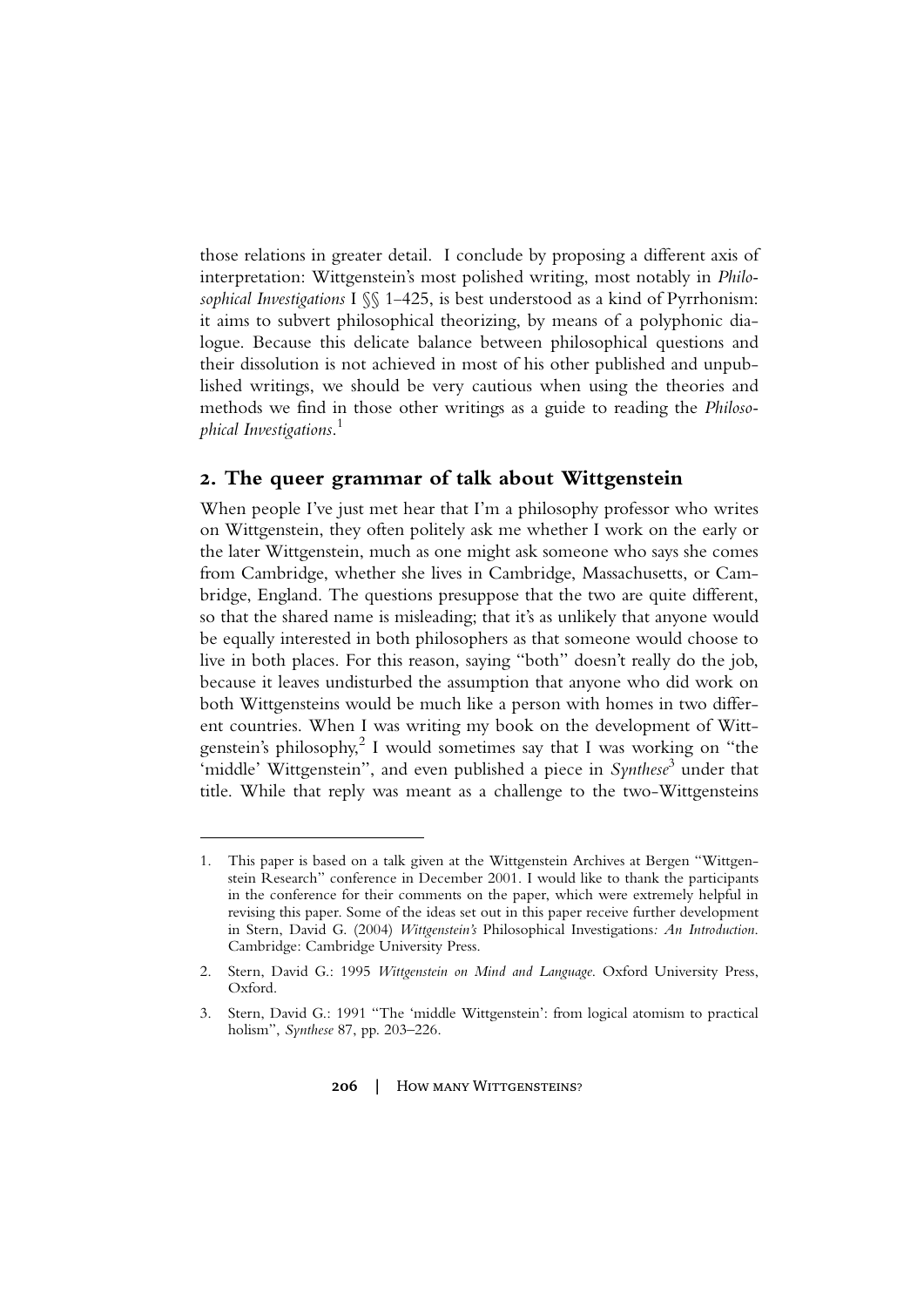presumption, it could easily give the impression that I thought the only thing wrong with it was that there were actually three (or more) of them, or that I wanted to replace the idea that there was a sharp break between the early and the later Wittgenstein with the idea that there were two sharp breaks in his intellectual biography (marking the beginning and end of the "middle period").

Of course, there have always been those who dissent from the view that Wittgenstein's philosophy is marked by a sharp break or "turn" between the early and the late philosophy. However, it is remarkably difficult to give a unitary reading of the continuities in Wittgenstein's philosophy that transcends the framework of the two-Wittgensteins debate. From the 1950s to the 1970s "one-Wittgenstein" interpreters made the later philosophy look as if it is only a reworking of the early philosophy, as that is usually understood on the two-Wittgensteins view (an extreme example of this approach is Feyerabend, a more moderate one, Kenny).<sup>4</sup> More recently, Diamond<sup>5</sup> and Conant $^6$  have outlined a one-Wittgenstein interpretation that reverses this approach, arguing that the methods of the early philosophy anticipate

<sup>4.</sup> Feyerabend, Paul: 1955 "Wittgenstein's *Philosophical Investigations*" *Philosophical Review* 64, pp. 449–483. Kenny, Anthony: 1973 *Wittgenstein*. Harvard University Press, Cambridge, MA.

<sup>5.</sup> Diamond, Cora: 1991 *The Realistic Spirit: Wittgenstein, Philosophy and the Mind*. Cambridge, MA, MIT Press. Diamond, Cora: 1991a "Ethics, Imagination, and the Method of Wittgenstein's *Tractatus*" in *Bilder der Philosophie*, ed. Richard Heinrich & Helmuth Vetter, pp. 55–90. Vienna and Munich, Oldenbourg. Reprinted in Crary and Read 2000, pp. 149–173. Diamond, Cora: 1997 "Realism and Resolution: Reply to Warren Goldfarb and Sabina Lovibond" *Journal of Philosophical Research* 22, pp. 75–86.

<sup>6.</sup> Conant, James: 1989 "Throwing Away the Top of the Ladder" *The Yale Review* 79, pp. 328–364. Conant, James: 1989a "Must We Show What We Cannot Say?" in *The Senses of Stanley Cavell*, ed. Richard Fleming and Michael Payne, pp. 242–283. London and Toronto, Associated University Presses. Conant, James: 1993 "Kierkegaard, Wittgenstein and Nonsense" in *Pursuits of Reason: Essays in Honor of Stanley Cavell*, ed. Ted Cohen, Paul Guyer, & Hilary Putnam, pp. 195–224. Lubbock, Texas, Texas Tech University Press. Conant, James: 1995 "On Putting Two and Two Together: Kierkegaard, Wittgenstein and the Point of View for Their Work as Authors" in *Philosophy and the Grammar of Religious Belief*, ed. T. Tessin & M. von der Ruhr, pp. 248–331. London, Macmillan. Conant, James: 2002 "The Method of the *Tractatus*" in E.H. Reck, ed., *From Frege to Wittgenstein: Perspectives on Early Analytic Philosophy*, pp. 374–462*.* Oxford, Oxford University Press.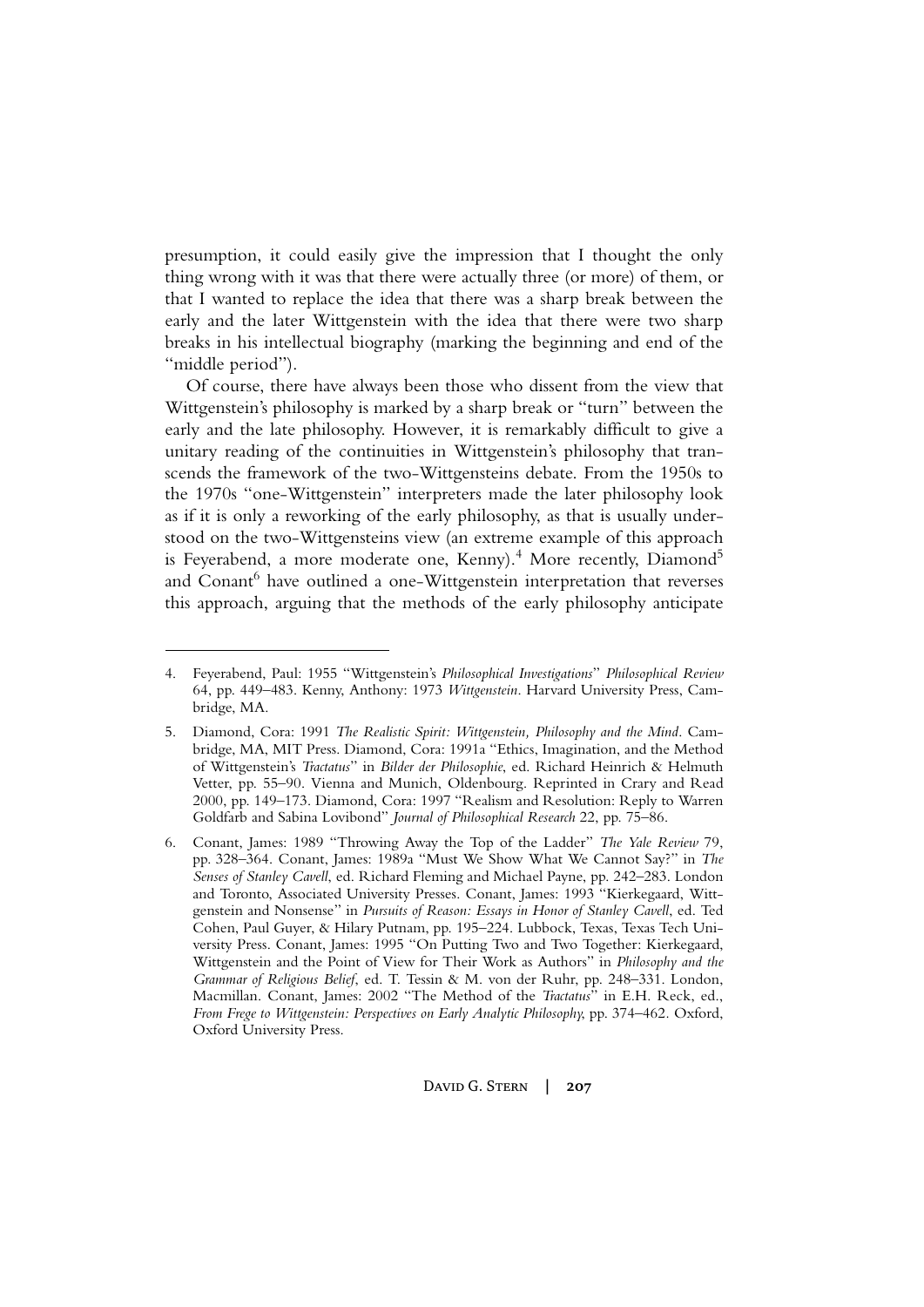and prefigure the later philosophy's methods. With the publication of *The* New Wittgenstein,<sup>7</sup> and a flurry of papers that respond to this interpretation,<sup>8</sup> this approach has created heated controversy, regarded by the partisans on either side as nothing less than a revolution that aims to end the *ancien régime* of the Early and the Later Wittgensteins. On the other hand, these scholarly disputes have only begun to reach a wider readership.

The standard account, the one that is usually taken for granted by those who have learned about Wittgenstein from hearsay, encyclopaedia articles, histories of philosophy, or even a thorough acquaintance with the secondary literature, is in terms of "Wittgenstein I", the author of the *Tractatus*, and "Wittgenstein II", the author of the *Philosophical Investigations*. Usually, the "early" Wittgenstein is seen as part of the development of early analytic philosophy, taking his main ideas from Frege and Russell, and inspiring the work of the Vienna Circle, and thus part of the analytic mainstream, while the "later" Wittgenstein is regarded as a marginal figure, important for a historical understanding of the development of analytic philosophy in the midcentury, but thanks to the rise of functionalism and scientific naturalism, no longer directly relevant to cutting edge debates at the beginning of the new century.

Nor is this just the view of those who agree with Russell that Wittgenstein's later work was a retrograde step, a betrayal of the standards of argument that were one of the proudest achievements of the founders of the analytic tradition. Wittgenstein is far enough away from the present to be of little interest to most of those doing contemporary philosophy, and not yet distant enough to be part of the history of philosophy. Most professional philosophers in the US, and many philosophy departments, are not interested in Wittgenstein at all. Most Wittgensteinians accept the two-Wittgensteins story, while reversing the standard valuation of the later to the earlier Wittgenstein, maintaining that the later Wittgenstein's work amounts to a philosophical revolution that has not been accepted or even understood by

<sup>7.</sup> Crary, Alice & Rupert Read: 2000 *The New Wittgenstein*, Routledge, New York.

<sup>8.</sup> See, for instance, the papers in Haller, Rudolf & Klaus Puhl (eds.): 2001 *Wittgenstein and the Future of Philosophy: A Reassessment after 50 Years, Papers of the 24th International Wittgenstein Symposium* Volume IX, Parts I and II. Austrian Ludwig Wittgenstein Society, Kirchberg am Wechsel, Austria.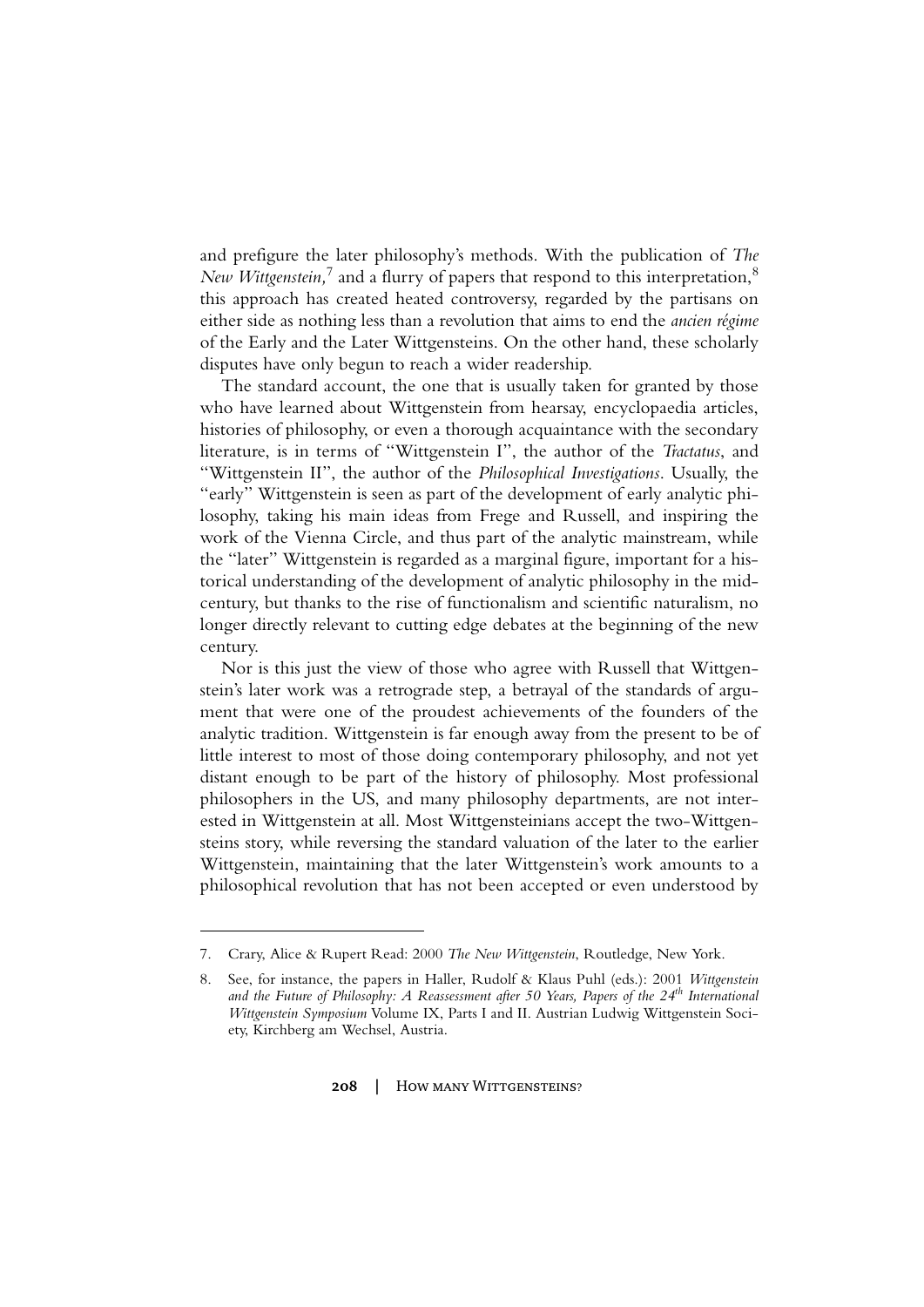their colleagues. Two institutional yardsticks will have to do duty for a more detailed discussion of the rather low status of Wittgenstein studies in many parts of the philosophical profession and the institutional entrenchment of the "two-Wittgensteins" reading.

First, undergraduates with an interest in Wittgenstein who are applying for graduate programs, and graduate students thinking of writing a dissertation on Wittgenstein are routinely advised to highlight a complementary area of specialization, and to underplay or even conceal their work on Wittgenstein. Those who do go on to write dissertations on Wittgenstein will look in vain at the American Philosophical Association's "Jobs For Philosophers" for advertisements that ask for expertise on Wittgenstein.

Second, so few papers on the later Wittgenstein are accepted by the American Philosophical Association's three annual meetings that a North American Wittgenstein Society (NAWS) was recently established with the aim of "providing means for philosophical thought and work in the broad Wittgensteinian tradition exemplified in his *Philosophical Investigations*" and to facilitate the reading of papers on the later Wittgenstein at those meetings. The Society's statement of purpose makes it clear that as far as the founders are concerned, the interests of the Society are to be directed at the Later Wittgenstein and his philosophical progeny: "The area to be covered is not merely the later Wittgenstein, but also those significant philosophers who arose in connection with his later thought: e.g. Austin, Ryle, Strawson, Bouwsma, Cavell, Searle. … While some of the sponsored work will be expository and exegetical, the Society especially encourages original philosophical thought in the manner of 'ordinary language philosophy'."

Cora Diamond's response to the statement of the NAWS's aims turn on the way that they take the "two-Wittgensteins" view for granted:

I do object, however, to the introduction of what seems to me a particular reading of Wittgenstein into the very statement of the aims of the society. You say that it is a sign of our intellectual times that Wittgenstein's later work is not a major factor in current philosophical practice. You seem to be taking for granted that nothing much is to be gained in understanding Wittgenstein by taking him to be (in the words of Peter Winch and Steve Gerrard) 'one philosopher', not a pair of philosophers: 'early Wittgenstein' and 'later Wittgenstein'. My own view, for what it is worth, is that the presumption interferes with our capacity to learn from the *Philosophical Investigations* and other works of Wittgenstein's later

David G. Stern **| 209**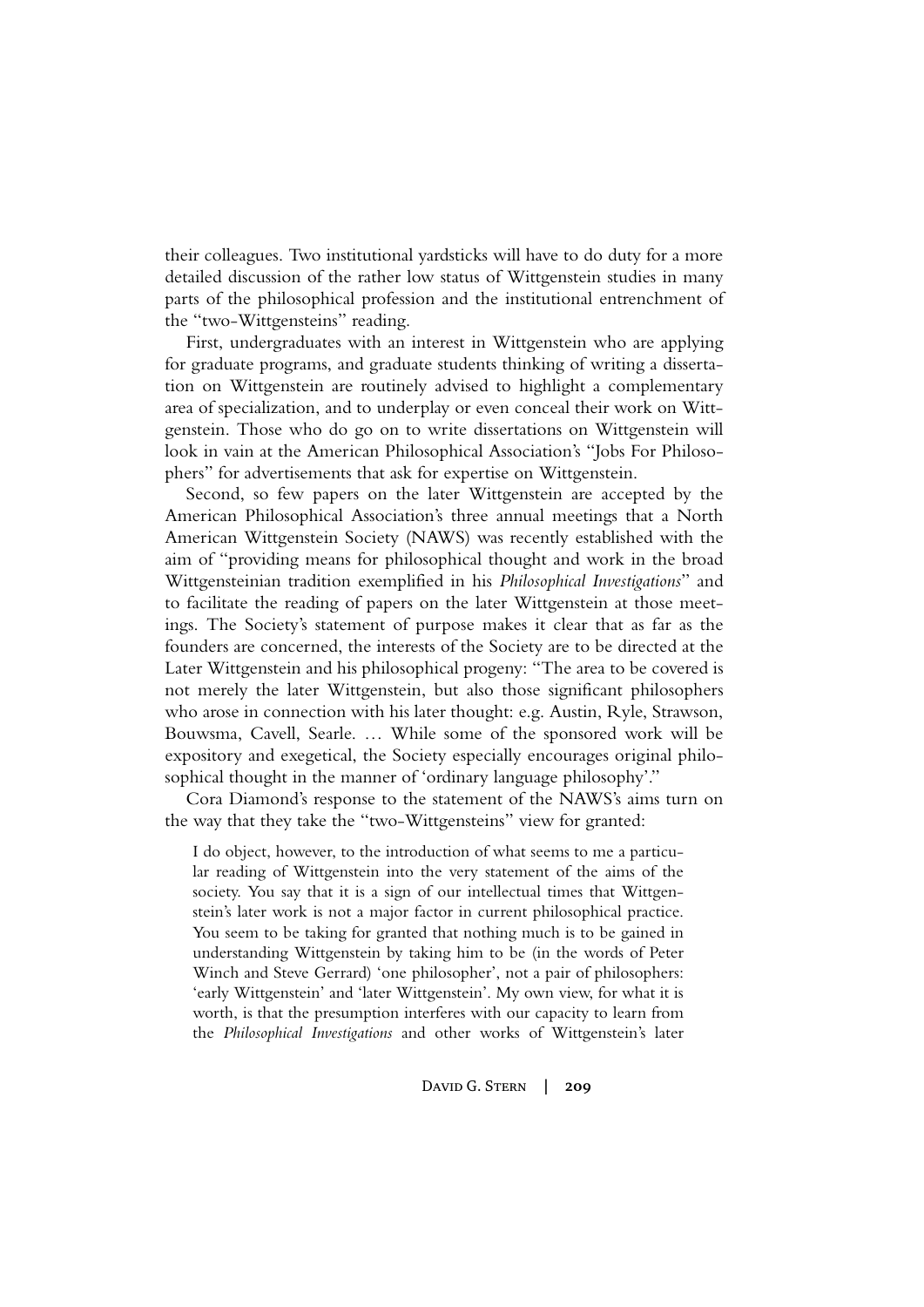years. I think it is rather a pity having the two-Wittgenstein view virtually written into the statement of aims of the Society.<sup>9</sup>

Merrill Ring's response begins by reaffirming the NAWS's aims, while denying that he, or the NAWS, is committed to the two-Wittgensteins view:

The Statement of Aims clearly specifies that the Society (NAWS) is encouraging philosophical work about that body of thought which is now almost universally referred to as that of the 'later Wittgenstein', as well as encouraging philosophically original work in that manner or spirit. The aims equally certainly are not intended to have NAWS sponsor work about 'the earlier Wittgenstein', say the *Tractatus* and its surroundings.

Professor Diamond believes that such a statement of aims puts NAWS in the position of officially subscribing to a certain interpretation of the entire breadth of Wittgenstein's philosophical life, namely the 'two Wittgensteins view'. That view is that the *Tractatus* and the *Investigations* (et al.) are so radically different that they might as well have been written by two different philosophers.

The aims as written, however, did not grow out of such a view and do not commit the Society to the 'two persons' interpretation of Wittgenstein's philosophical life.

Rather stating the aims in that fashion is based upon a purely practical consideration.

But those "practical considerations" largely turn on pointing out the consequences of the fact that the two-Wittgensteins view is taken for granted in the philosophical profession as a whole. As the founders of the NAWS see it, Wittgenstein I scholarship has been dominated by opponents of Wittgenstein II, while those who work on, or are inspired by Wittgenstein II, have become so marginal in the philosophical profession that they require special

<sup>9.</sup> All Diamond and Ring quotes are from: http://hss.fullerton.edu/philosophy/TNAWS/ (accessed February 1st, 2005).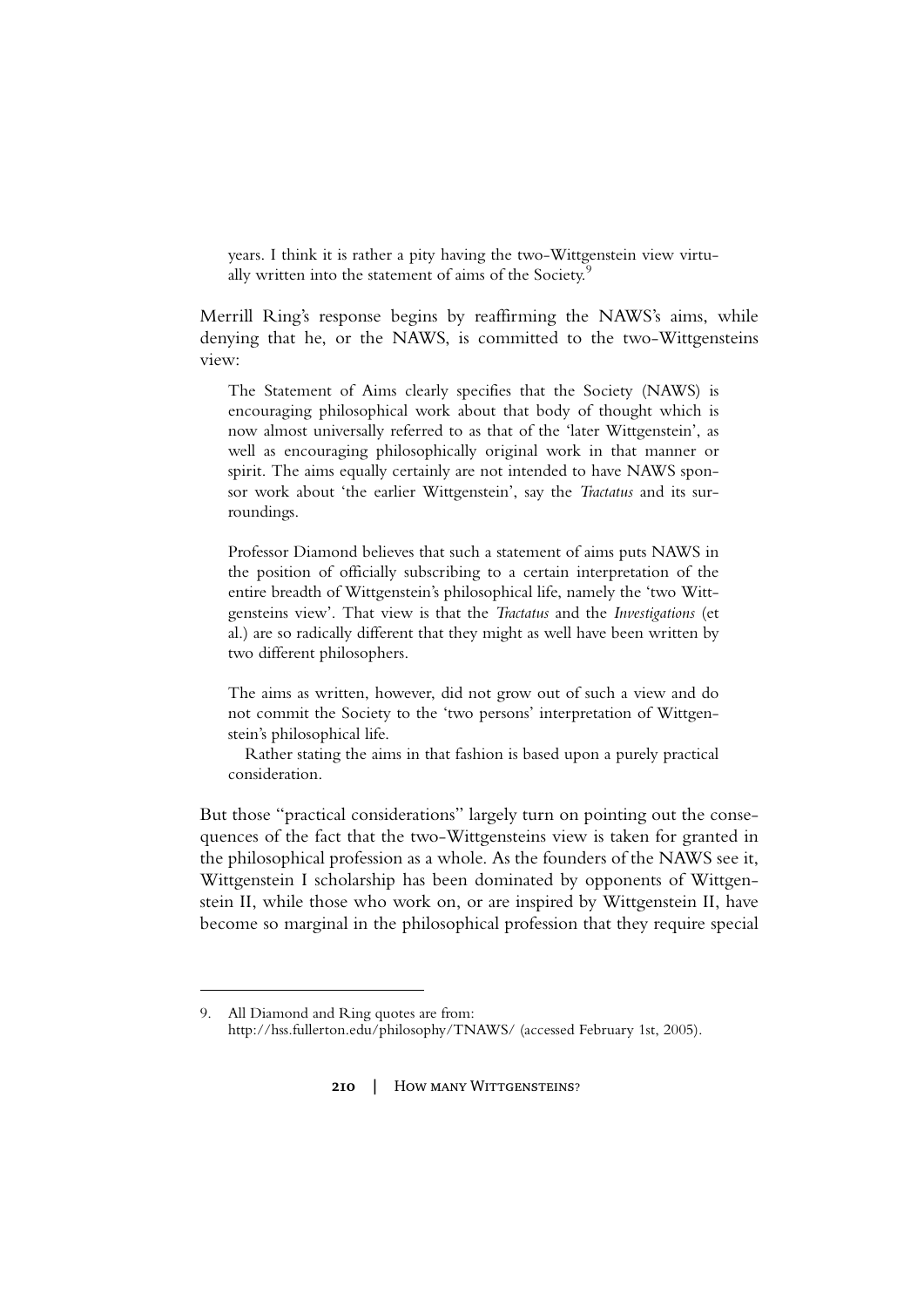protection to make up for those wrongs. Ring sums up this outlook in the following words:

It is my own hope that the current Statement of Aims commits NAWS to a kind of Affirmative Action program. The Society is intended to open opportunities which will rectify a wrong. When the wrong has vanished, the program, namely those aims, will disappear, become unnecessary.

It would be hard to imagine better evidence of how well entrenched the two-Wittgensteins regime has become. However, this whole debate is highly problematic. For it is nearly always presupposed that either there was one Wittgenstein, that in essentials Wittgenstein's philosophy never really changed, or that there were two Wittgensteins, that there was a fundamental change between the early and the late philosophy. Very few interpreters seem prepared to even consider the possibility that these are restrictive and constricting alternatives, or that the best interpretation might well be one that recognizes both continuities and discontinuities in Wittgenstein's philosophical development. Especially when one considers that most of those involved in these debates are not only well aware of Wittgenstein's criticism of essentialist accounts of concepts and names in *PI* §§ 65–88 but profess sympathy for that critique, it is odd that they are so committed to the view that there must have been one or two Wittgensteins.

Why should we have to argue over whether there is "something in common to all that we call" (*PI* § 65) Wittgenstein's philosophy (early, late, or all of it)? We would be better off saying that his writings "are *related* to one another in many different ways" ( $PI \S 65$ ) and turning to the more worthwhile task of investigating those relations in greater detail. The talk of Wittgenstein I, Wittgenstein II, "Early Wittgenstein," "Later Wittgenstein", the "New Wittgenstein", the "Latest Wittgenstein" calls for just the kind of criticism Wittgenstein gives in the *Blue Book* of metaphysicians who introduce new uses of words, making "a use different from that which our ordinary language makes of the words … which just then for some reason strongly recommends itself to us." He replies:

When something seems queer about the grammar of our words, it is because we are alternately tempted to use a word in several different ways. … We could answer: "What you want is only a new notation, and

David G. Stern **| 211**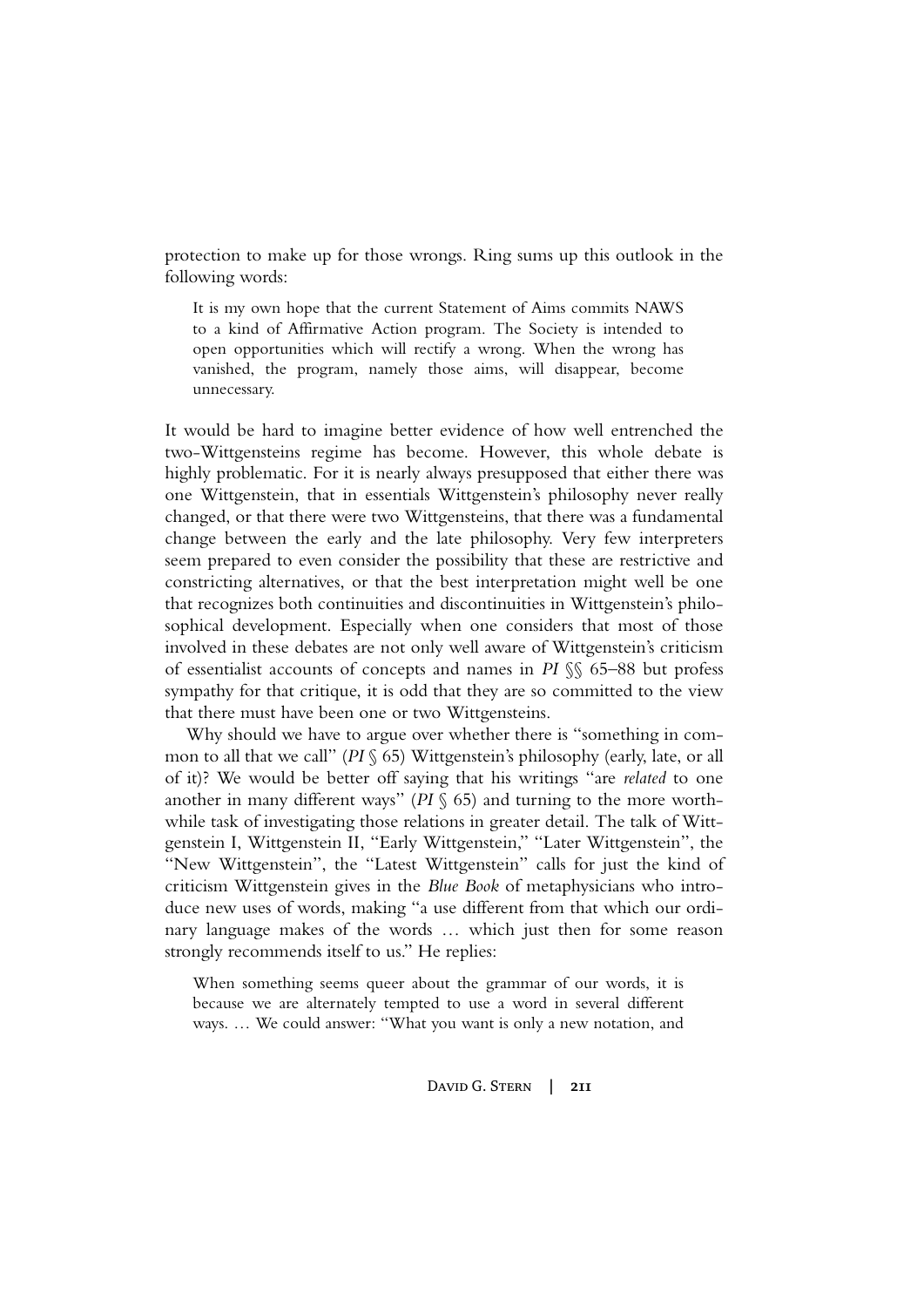by a new notation no facts of geography are changed". It is true, however, that we may be irresistibly attracted or repelled by a notation. (We easily forget how much a notation, a form of expression, may mean to us, and that changing it isn't always as easy as it often is in mathematics or in the sciences. A change of clothes or of names may mean very little and it may mean a great deal.) (*BB* pp. 56–57.)<sup>10</sup>

The more general moral that Wittgenstein seems to draw in this passage is that while a choice of name, or a way of talking, is, seen from one perspective, purely a matter of convention, it can have enormous significance, significance that leads us to attach great importance to talking in that way. His principal point is that we can attach so much significance to talking one way or another that we fail to see that it involves us in questionable commitments, commitments that sometimes turn out on closer investigation to be nonsense. In this passage, his targets are metaphysical views such as "only my pain is real pain", or "this tree doesn't exist when nobody sees it" which he compares to the view that "the real Devonshire" has just these boundaries and no other. Such claims, he points out, allow of both a "metaphysical" and an "empirical" construal. For instance, understood empirically, the claim that only my pain is real might mean that others are only pretending. Understood metaphysically, it loses that everyday sense, appears to say something much more profound, but fails to say anything at all.

However, much the same could be said of answers to the question: "How many Wittgensteins?" Understood empirically, they amount to pointing to particular continuities, or discontinuities, in his way of doing philosophy. Understood metaphysically, they appear to sum up something much more profound, intimating a fundamental difference between the early and the later philosophy or an essential unity to Wittgenstein's work. But here the expressions have ceased to do useful work, for their task is no longer to draw our attention to particularities. Instead they have turned into an "ideal" which functions like "a pair of glasses on our nose through which we see whatever we look at. It never occurs to us to take them off. We predicate of the thing what lies in the method of representing it. Impressed by the possi-

<sup>10.</sup> References to the *Philosophical Investigations* are to the 2001 revised (Blackwell) edition; references to the *Blue Book* or *Brown Book* are to the 1969 second edition.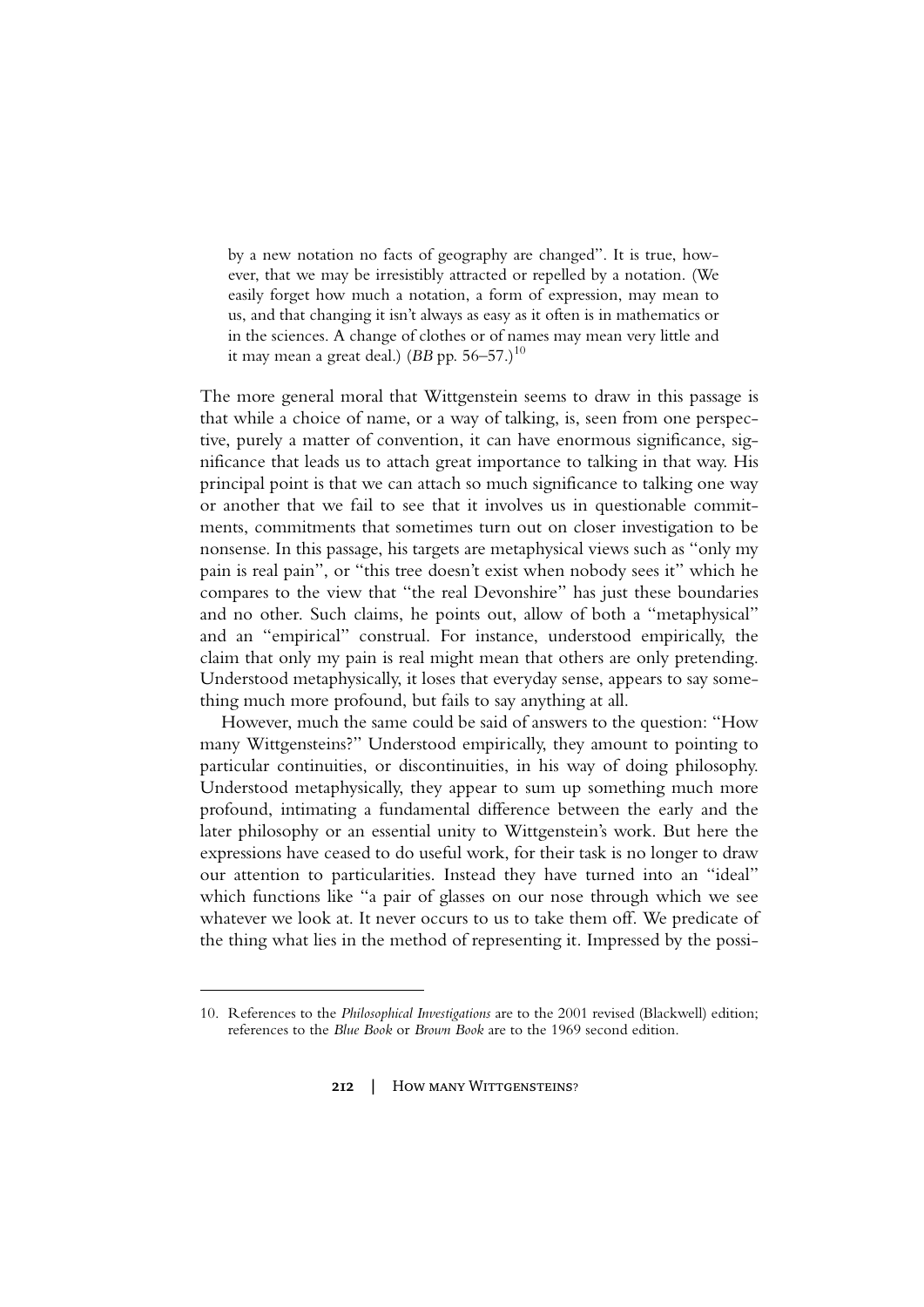bility of a comparison, we think we are perceiving a state of affairs of the highest generality." (*PI* §§ 103–4.)

# **3. Who wrote the** *Philosophical Investigations:* **Nine answers in search of a philosopher**

Within the world of Wittgenstein interpretation, the widespread acceptance of the two-Wittgensteins framework set the stage for two debates: with "one-Wittgenstein" interpreters, who see the later philosophy as not so different from the earlier, and among "two-Wittgenstein" interpreters over when the crucial changes took place. Was there a "middle Wittgenstein", a "Wittgenstein 1½", was there a sharp break, or was there really no such "Kehre" at all? Trouble for the two-Wittgensteins framework begins as soon as one considers the wide range of views about what the essential difference between early and late consists in. Here is a summary of a representative range of positions on the question of the point at which Wittgenstein's later philosophy first emerged:

- 1. Feyerabend, review of *Philosophical Investigations* (Feyerabend 1955): in the *Tractatus*, which already contains the principal ideas of the *Philosophical Investigations*, notably its critique of essentialism; the apparent innovations of the later book are largely due to its misleading and problematic style.
- 2. Rhees, preface to *The Blue and Brown Books* (1958): primarily in this material, i.e. 1933–5. However, Rhees notes that the *Philosophical Investigations* pays much more attention to the question why we are tempted to "sublime the logic of our language" (*PI* § 38, cf. § 89); its "principal theme" is "the relation between language and logic" (Rhees, p. xii.)
- 3. Baker & Hacker, 4-volume *Analytical Commentary* (1980–1996):<sup>11</sup> in the 1930–2 manuscripts and the Big Typescript (assembled 1932–3, based on those manuscripts). Wittgenstein's philosophy has two components: (a) negative – as therapy for conceptual confusion (b) positive – a survey of the grammatical rules that constitute our language. There is a concise and accessible summary of this approach in Glock's *Wittgenstein Dictionary*. 12 (Baker became sceptical about (b) in the later 1980s, and did not co-author the last two volumes.)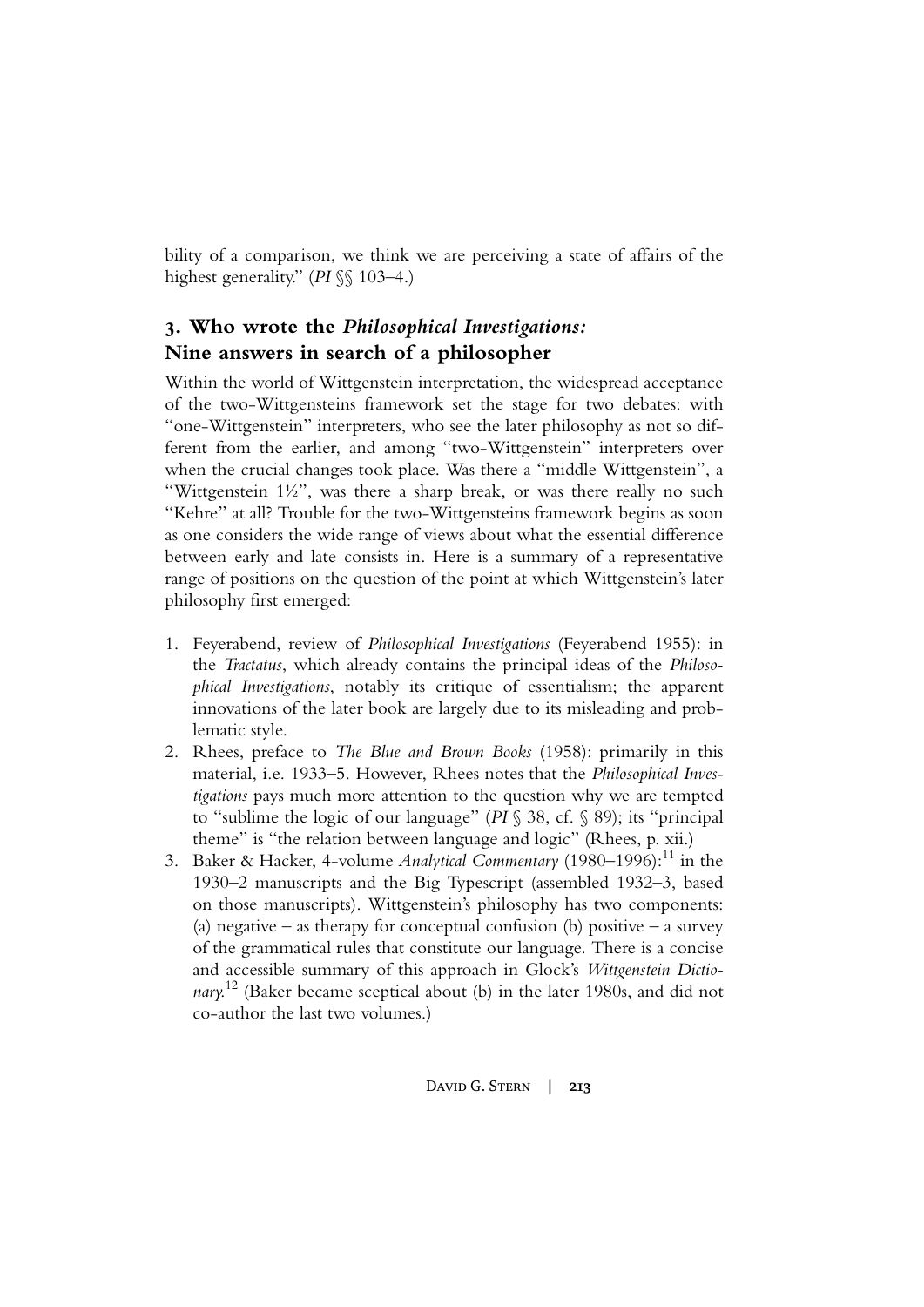- 4. Hintikka & Hintikka, *Investigating Wittgenstein* (1986):13 begins in October 1929, with the rejection of phenomenalism for physicalism, but only in 1936 are the full implications – the primacy of language-games in constituting word-world linkage – realized.
- 5. Hilmy, *The Later Wittgenstein* (1987):<sup>14</sup> in the 1920s; the material from the early 1930s, which sets out the mature view, is the result of working out ideas developed prior to 1929. Hilmy's reading is similar to Baker & Hacker's, but assimilates language-games and calculi.
- 6. von Savigny, *Ein Kommentar für Leser* (1988–1996):15 in the *Philosophical Investigations* itself. Von Savigny maintains that questions of genesis and composition are irrelevant to the reader's task, so dating is unimportant to him; presumably he would say 1948–9 (final revisions) or 1953 (publication). He reads the whole of Part I as a single argument for two inter-related theses: both semantic and psychological notions are to be analysed in terms of patterns of social behaviour.
- 7. Diamond, *The Realistic Spirit* (Diamond 1991): in the 1910s in the *Tractatus*. All philosophical propositions – including those found in the

- 12. Glock, Hans-Johann: 1996 *A Wittgenstein Dictionary*. Blackwell, Oxford.
- 13. Hintikka, M. B. & J. Hintikka: 1986 *Investigating Wittgenstein*, Blackwell, Oxford.
- 14. Hilmy, Stephen: 1987 *The Later Wittgenstein: The Emergence of a New Philosophical Method*. Blackwell, Oxford.

<sup>11.</sup> Baker, Gordon & Peter Hacker: 1980 *An Analytical Commentary on Wittgenstein's Philosophical Investigations*. University of Chicago Press, Chicago. Baker, Gordon & Peter Hacker: 1980a *Wittgenstein, Meaning and Understanding. Essays on the Philosophical Investigations.* University of Chicago Press, Chicago. Baker, Gordon & Peter Hacker: 1984 *Scepticism, Rules and Language*. Blackwell, Oxford. Baker, Gordon & Peter Hacker: 1985 *Wittgenstein: Rules, Grammar and Necessity*. University of Chicago Press, Chicago. Hacker, P.M.S.: 1993 *Wittgenstein: Meaning and Mind. Part I – Essays*. Blackwell, Oxford. Hacker, P.M.S.: 1993a *Wittgenstein: Meaning and Mind. Part II – Exegesis*. Blackwell, Oxford. Hacker, P.M.S.: 1996 *Wittgenstein: Mind and Will. Part I – Essays*. Blackwell, Oxford. Hacker, P.M.S.: 1996a *Wittgenstein: Mind and Will. Part II – Exegesis*. Blackwell, Oxford.

<sup>15.</sup> Von Savigny, Eike: 1991 "No Chapter 'On Philosophy' in the *Philosophical Investigations*" *Metaphilosophy* 22, pp. 307–319. Von Savigny, Eike: 1994, 1996 *Wittgenstein's* "Philosophische Untersuchungen" *Ein Kommentar für Leser* [Wittgenstein's "Philosophical Investigations": A Commentary for Readers], volumes 1 and 2. Second edition. Klostermann, Frankfurt am Main.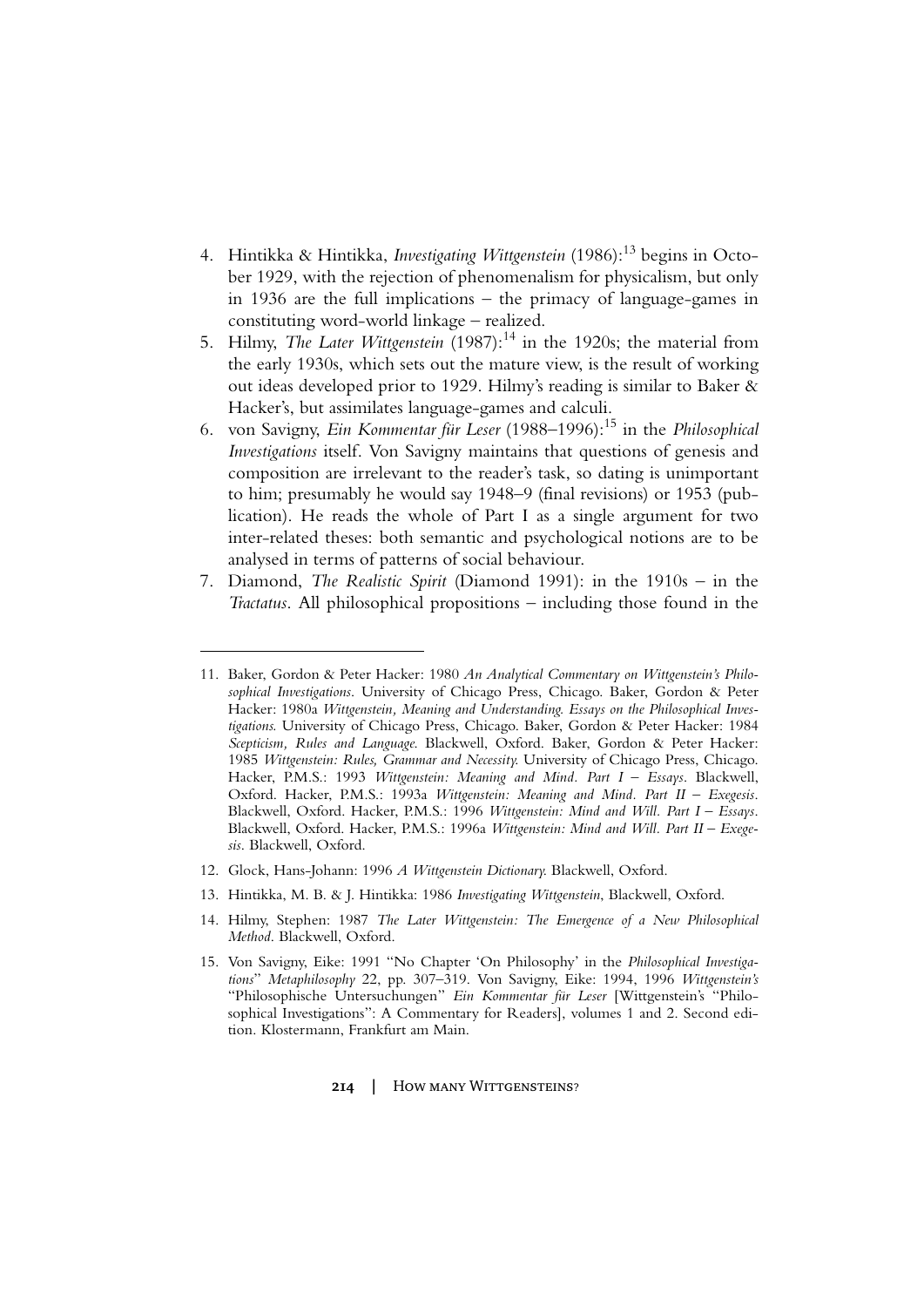*Tractatus* and *Philosophical Investigations –* are nonsense; the aim of Wittgenstein's philosophy, early and late, is to get us to see this. She denies the standard assumption that there is an easy contrast to be drawn between an early metaphysical Wittgenstein and a later, anti-metaphysical Wittgenstein.

- 8. Stern, *Wittgenstein on Mind and Language* (Stern 1995): in 1934–6. Wittgenstein gave up a transitional "theoretical holist" conception of language as composed of rule-governed systems. His later "practical holism" replaces a conception of language as calculus and grammar with one that begins from the primacy of action and practice.
- 9. Pichler, *Vom Buch zum Album* (2000):<sup>16</sup> in 1936, with the rejection of the goal of a book in favour of an album, and the emergence of the characteristic dialogical style of the *Philosophical Investigations*. These stylistic changes are integral to his Pyrrhonian scepticism about all philosophy, including his own positive ideas from 1930–5.

This question about doxography is closely connected with equally vexed disagreements over the nature of the later philosophy. While there is widespread agreement about the overall character of Wittgenstein's main targets in the *Philosophical Investigations*, the details are notoriously elusive. The book is an attack on pernicious philosophical pictures, such as the Augustinian picture of language presented in the opening sections, the idea that real names must refer to simple objects, or that there can be a private language. But where does this criticism of philosophical error lead us?

The principal fault line separating Wittgensteinians is over a question of philosophical method: whether or not radical philosophical change – putting an end to philosophy – is possible. Robert Fogelin draws a helpful distinction between "Pyrrhonian" readings of the *Investigations*, which see the book as informed by a quite general scepticism about philosophy, and so as aiming at bringing philosophy to an end; and "non-Pyrrhonian" readings, which construe the book as a critique of certain traditional philosophy in

<sup>16.</sup> Pichler, Alois: 2000 *Wittgensteins* Philosophische Untersuchungen*: Vom Buch zum Album*. [Wittgenstein's *Philosophical Investigations*: From book to album.] Dissertation, University of Bergen, Norway. Published under the same title by Rodopi, Amsterdam, 2004.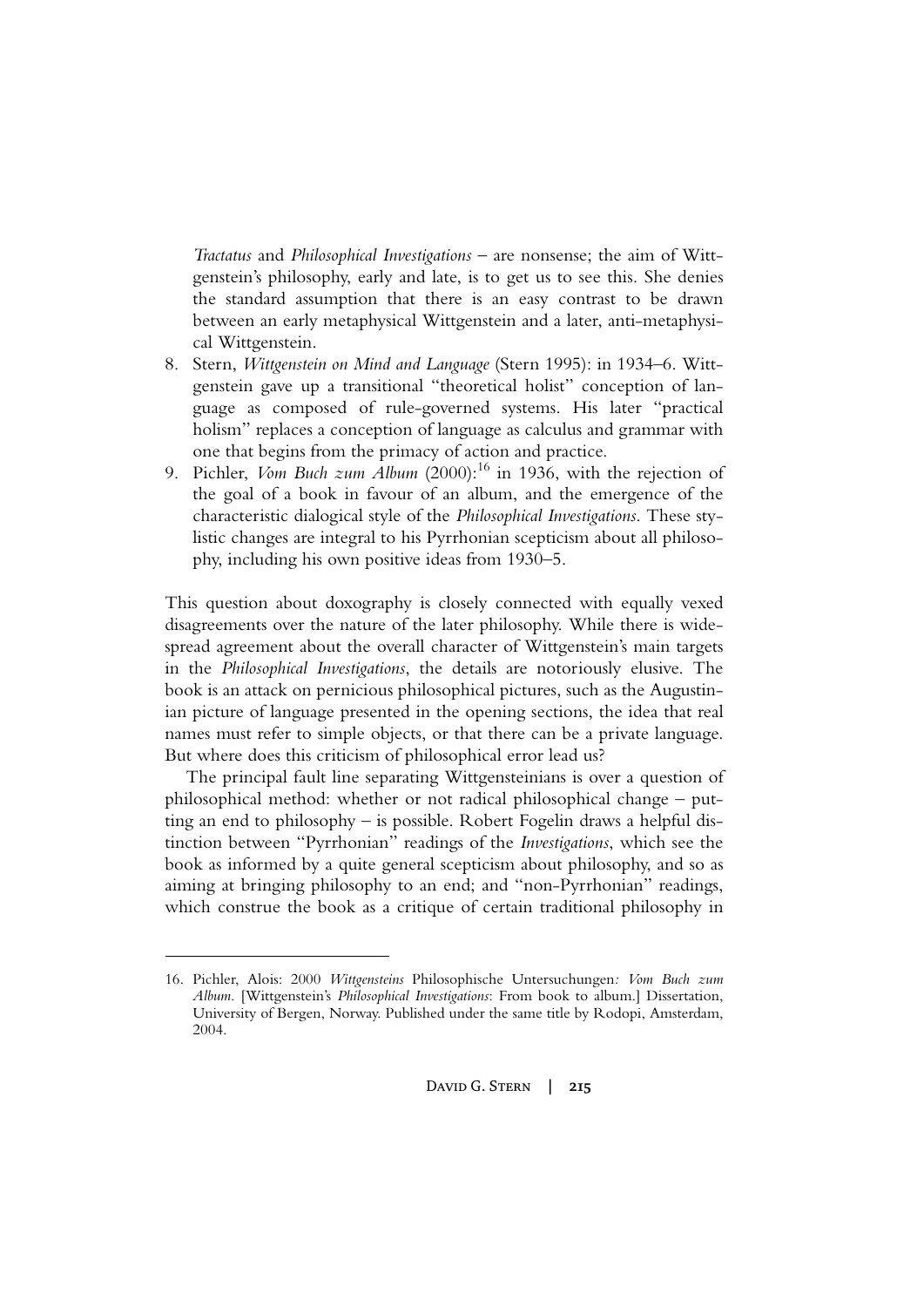order to do philosophy better.<sup>17</sup> For Pyrrhonian scepticism, at least as it is represented in the writings of Sextus Empiricus, clearly prefigures this aspect of the *Philosophical Investigations*, in its marshalling of reasons for doubting that any philosophical doctrine is coherent, let alone defensible. Fogelin reads Wittgenstein's later writings as a constant battle between two Wittgensteins: one is the non-Pyrrhonian philosopher who battles the interlocutor: the coherentist critic of foundationalism who aimed to replace it by a nonfoundationalist theory of justification; the other is the Pyrrhonian anti-philosopher who is equally dismissive of both foundationalism and anti-foundationalism.

Pyrrhonian Wittgensteinians read Wittgenstein as putting an end to philosophy, while non-Pyrrhonian Wittgensteinians read him as ending traditional philosophy in order to do philosophy better. According to leading non-Pyrrhonian interpreters (e.g. Hacker, early Baker, Pears, the Hintikkas, von Savigny), Wittgenstein replaces mistaken views with a quite specific positive philosophical position of his own. On this reading, Wittgenstein offers us a form of post-Kantian philosophy, one which turns on the logic of our ordinary language, rather than the logic of mind: a logico-linguistic critique of past philosophy that makes a new philosophy within the limits of language possible. The *Philosophical Investigations* itself certainly invites, asks for, one might say, a positive philosophical reading, and anyone reading the source materials will find plenty of arguments for positive philosophical positions; most *Nachlass* readers give a non-Pyrrhonian reading of Wittgenstein's philosophy. The result of his critique of previous philosophical views about the nature and limits and language is supposed to be a 'clear view', an *Übersicht* of the grammar of our ordinary language. Just how the *Philosophical Investigations* provides a clear view of grammar, criteria, and language, is controversial. But the point is usually taken to be that we can give a definite refutation of traditional forms of epistemological scepticism: challenges to our knowledge of the external world, or of other minds are shown to be

<sup>17.</sup> Fogelin, Robert: 1987 *Wittgenstein*. Routledge & Kegan Paul, London. Revised second edition; first edition: 1976; ch. 15. Fogelin, Robert: 1994 *Pyrrhonian Reflections on Knowledge and Justification*. Oxford University Press, Oxford; p. 205; see also pp. 3–12 and 205–222.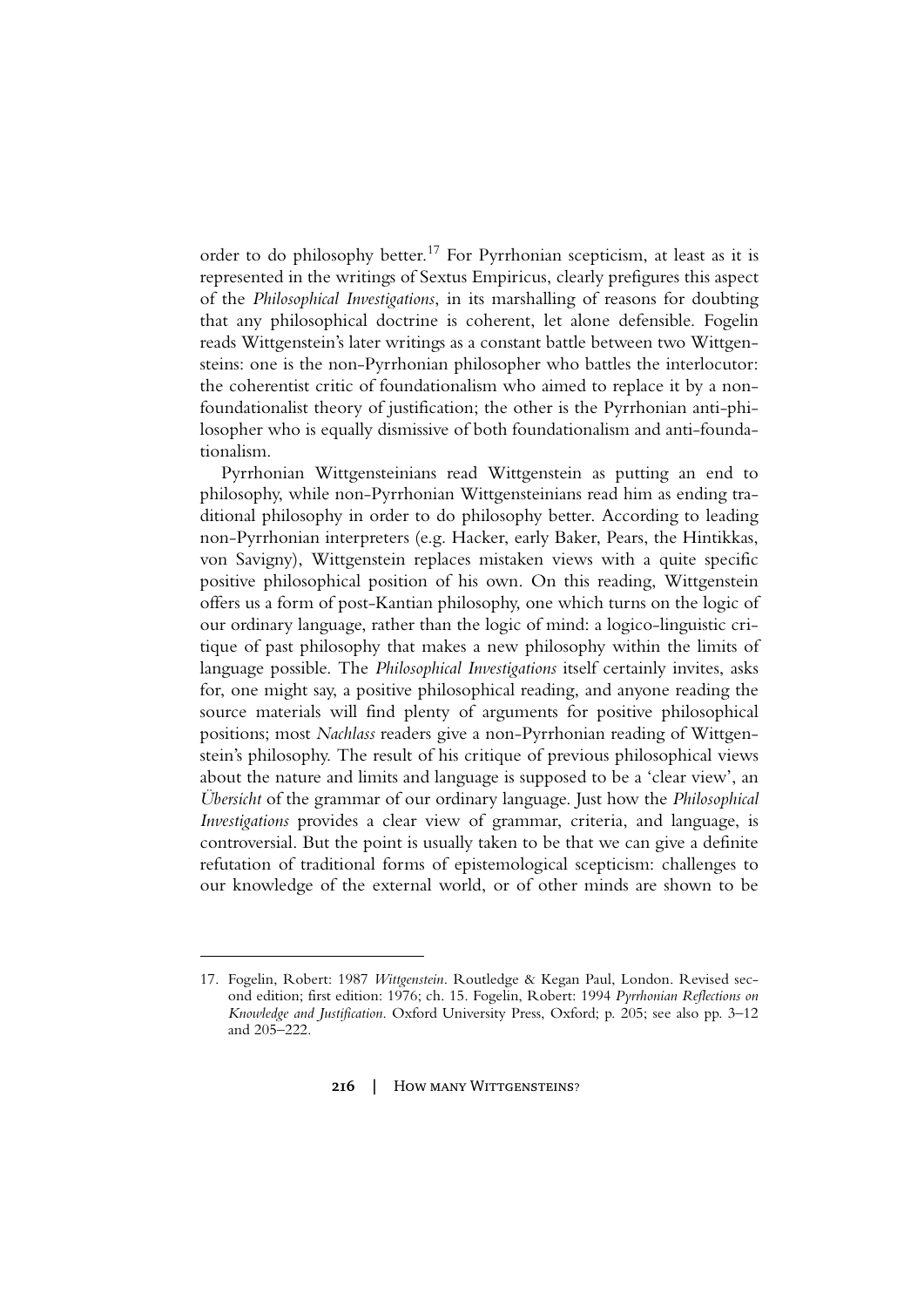wrong (say because criteria, and the internal relations they constitute, are supposed to prove that the matter in question is known to be true).

Pyrrhonian Wittgensteinians (e.g. Diamond, Conant, Marie McGinn, Pichler, later Baker) see Wittgenstein's contribution as therapeutic, a critique of all philosophy, including his own. According to these interpreters, Wittgenstein aims to get us to give up all philosophical views, not provide a better philosophy. On this reading, Wittgenstein offers us a form of scepticism that is aimed not at our everyday life, but at philosophy itself, with the aim of putting an end to philosophy and teaching us to get by without a replacement. Glock has called this the "no-position position".<sup>18</sup>

This controversy is, in turn, closely connected with the question of what Wittgenstein means by saying that past philosophy is nonsense. On a non-Pyrrhonian reading, Wittgenstein has a theory of sense (as based on criteria, grammar, or forms of life) and this is then used to show that what philosophers say doesn't accord with the theory. On a Pyrrhonian reading, there is no such theory of sense to be found in his writing, and to say that philosophy is nonsense is just to say that it falls apart when we try to make sense of it. Another way of putting this distinction is to say that Pyrrhonian Wittgensteinians believe philosophy, properly conducted, should not result in any kind of theory, while non-Pyrrhonian Wittgensteinians maintain that Wittgenstein's criticism of traditional philosophy leads us to a better philosophical theory, albeit not the kinds of theorizing we find in the philosophical tradition.

There are some striking parallels between this disagreement over Wittgenstein's methods and conception of philosophy, and nineteenth century debates among Hegel's followers, parallels which cast some light on the character of the dispute. Like the later Wittgenstein, Hegel was an opponent of foundationalism, a philosopher who aimed to bring philosophy's transcendental aspirations back to earth by reminding us of the ways in which our concepts belong within a social and practical setting. Bernard Williams summarizes these parallels between the later Wittgenstein and Hegel as follows:

<sup>18.</sup> Glock, Hans-Johann: 1991 *Philosophical Investigations* section 128: 'theses in philosophy' and undogmatic procedure" in *Wittgenstein's Philosophical Investigations: Text and Context*, ed. Robert L. Arrington & Hans-Johann Glock, pp. 69–88. London: Routledge.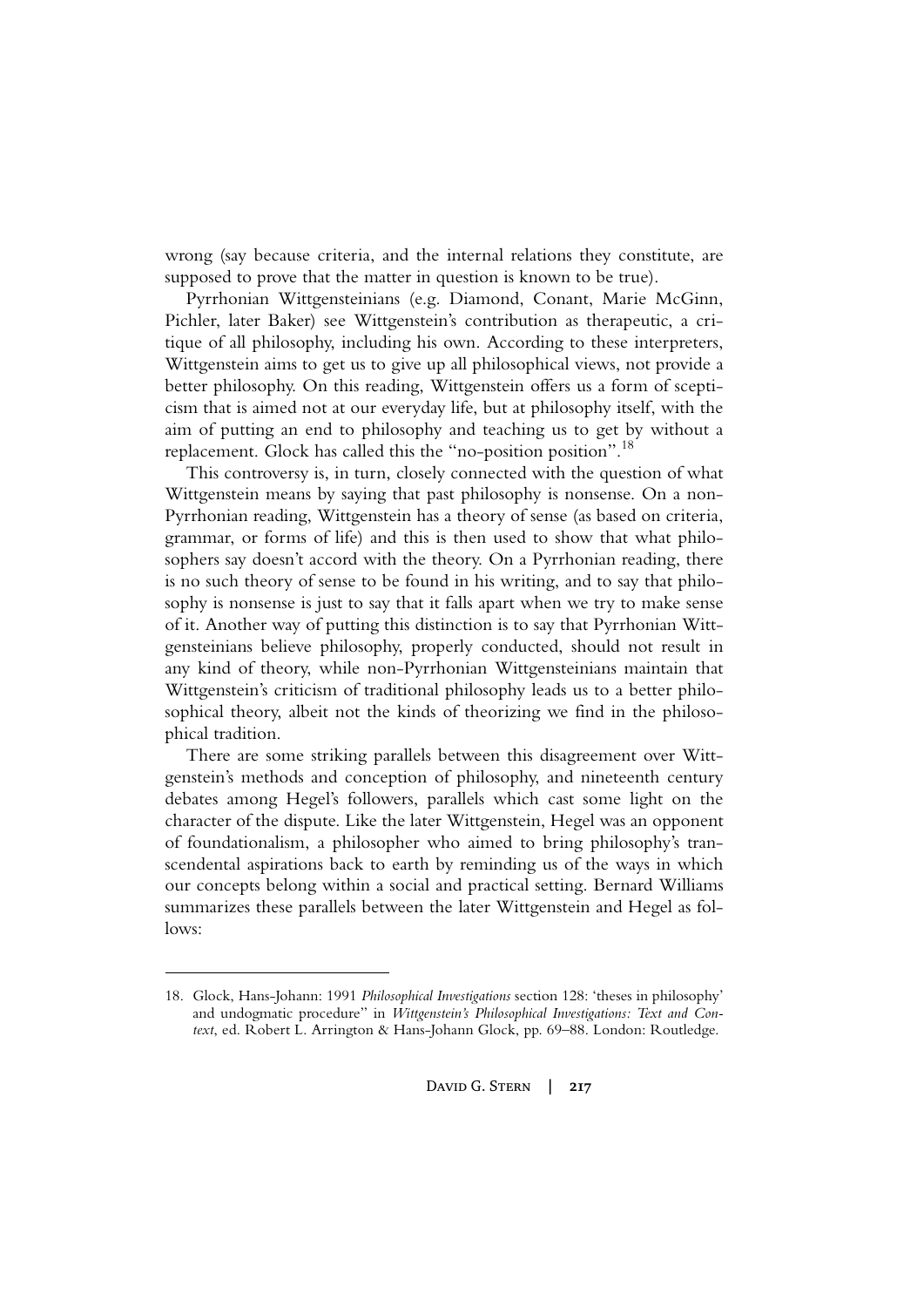It is mistaken, on this picture, to try to ground our practices, whether ethical or cognitive; we must rather recognize that our way of going on is simply our way of going on, and that we must live within it, rather than try to justify it. This philosophy, in its rejection of the "abstract," may itself remind us of a kind of Hegelianism, though without, of course, Hegel's systematic pretensions or his historical teleology.<sup>19</sup>

The principal disagreements among Hegel's followers concerned the political implications of his practical turn. Right-wing Hegelians wanted farreaching limits on the opportunities for political criticism of the established order, and often had a conservative attachment to monarchy and authoritarian rule. Left-wing Hegelians wanted a society that would embody both what was best in established traditions and a radical critique of those traditions, and were much more ready to support revolutionary change. Each side saw their political agenda as underwritten by Hegel's communitarian turn: conservatives were attracted to the idea of society as an organic whole that could only be changed piecemeal, while radicals saw that the tools Hegel had provided could be turned towards a far-reaching critique of the inequities of the modern world.

While Wittgensteinians rarely draw overtly political dividing lines, the parallels with the talk of left and right Hegelians, and the contrast between revolutionary and traditional factions is apt. (Goldfarb has compared resolute and irresolute readings of the *Tractatus* to various factions in the period of the French Revolution; the analogy can be extended to the present issue.)<sup>20</sup> Just as there were substantial disagreements among monarchists about what form the restoration should take, so there are substantial differences among non-Pyrrhonian Wittgensteinians. Whether the positive view they extract is a scientific theory of some kind, or a theory of "linguistic facts", forms of life, grammatical rules, or criteria, to mention some of the leading candidates, is not unimportant, but they all agree in reading Wittgenstein as teaching us how to be better philosophers. Pyrrhonian Wittgensteinians, on

<sup>19.</sup> Williams, Bernard: 1992 "Left-wing Wittgenstein, Right-wing Marx" *Common Knowledge* 1, pp. 33–42; p. 38.

<sup>20.</sup> Goldfarb, Warren: forthcoming "Das Überwinden: Anti-Metaphysical Readings of the *Tractatus*".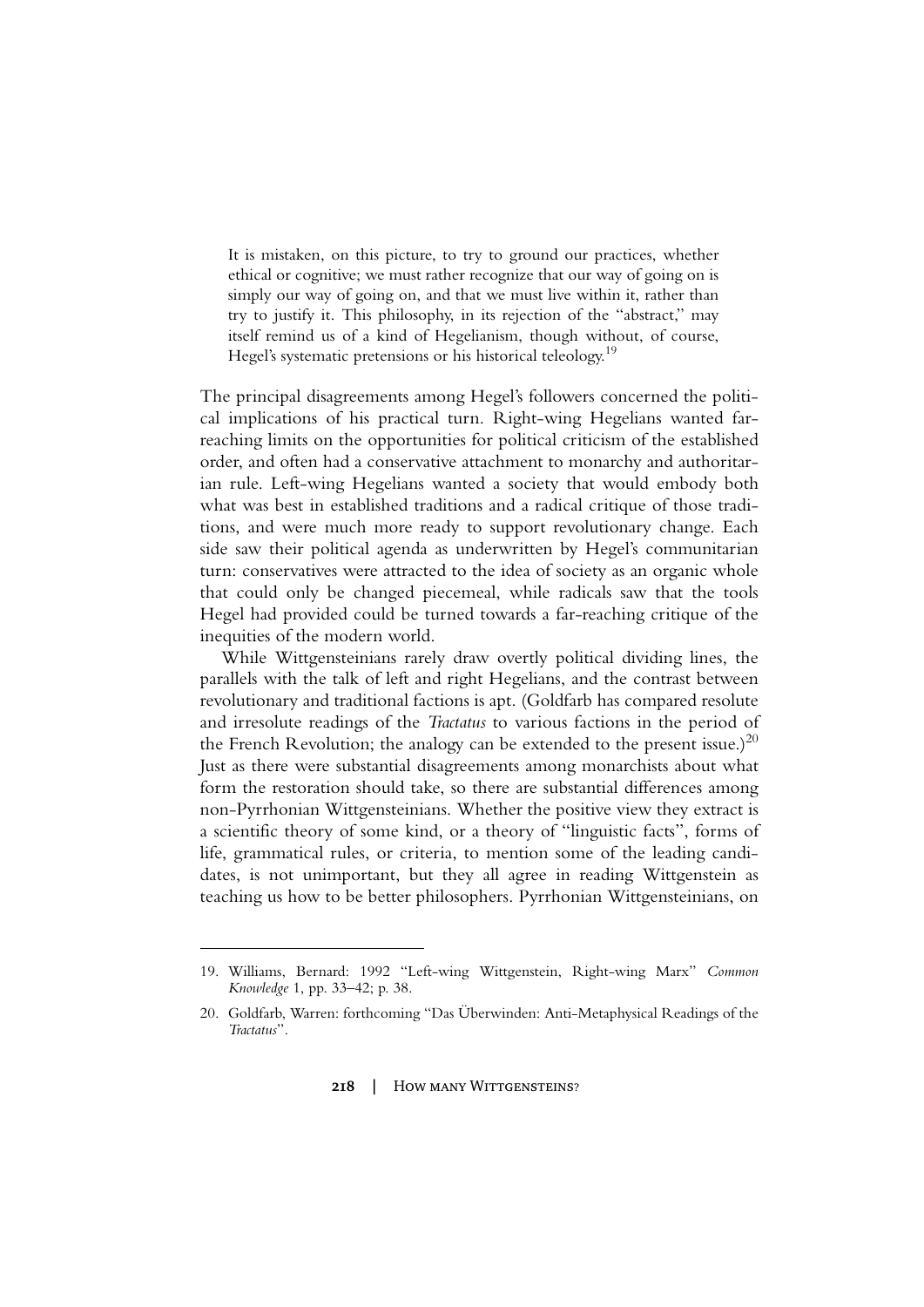the other hand, opponents of the tradition, maintain that Wittgenstein's criticism of traditional philosophy leads us to stop philosophising.

What makes the contrast less clear than it seems at first is that most Wittgensteinians oscillate, or vacillate, between these views. Although they would never admit it, they want to be both uncompromisingly opposed to philosophical doctrine, and still make some sense of the non-Pyrrhonian view that giving up traditional philosophical theories can lead us to something better. Card-carrying Pyrrhonians are like the Jacobins, permanent revolutionaries opposed to any stable regime. Centrist Wittgensteinians are like the Girondins, those opponents of the old regime who wanted to put a firm constitutional system in its place.

There is some truth in all these approaches, but each of them gives us a Wittgenstein who was much more single-minded and doctrinaire than the books he actually wrote. What is really interesting about both the *Tractatus* and the *Philosophical Investigations* is neither a metaphysical system, nor a supposedly definitive answer to system-building, but the unresolved tension between two forces: one aims at a definitive answer to the problems of philosophy, the other aims at doing away with them altogether. While they are not diametrically opposed to one another, there is a great tension between them, and most readers have tried to resolve this tension by arguing, not only that one of them is the clear victor, but also that this is what the author intended. Here I am indebted to the wording of the conclusion of David Pears' *Wittgenstein*: "Each of the two forces without the other would have produced results of much less interest. … But together they produced something truly great".<sup>21</sup> However Pears, a leading exponent of the "two-Wittgensteins" interpretation, and the author of one of the canonical metaphysical readings of the *Tractatus*, only attributes this to the later philosophy. In the case of the *Tractatus*, this tension is clearest in the foreword and conclusion, where the author explicitly addresses the issue; in the *Investigations*, it is at work throughout the book.

The split between non-Pyrrhonian and Pyrrhonian Wittgensteinians, between those who read him as "doing philosophy" and those who see him

<sup>21.</sup> Pears, David: 1986 *Ludwig Wittgenstein*. Cambridge, MA, Harvard University Press. Second edition with a new preface by the author; first edition, 1969; pp. 197–198.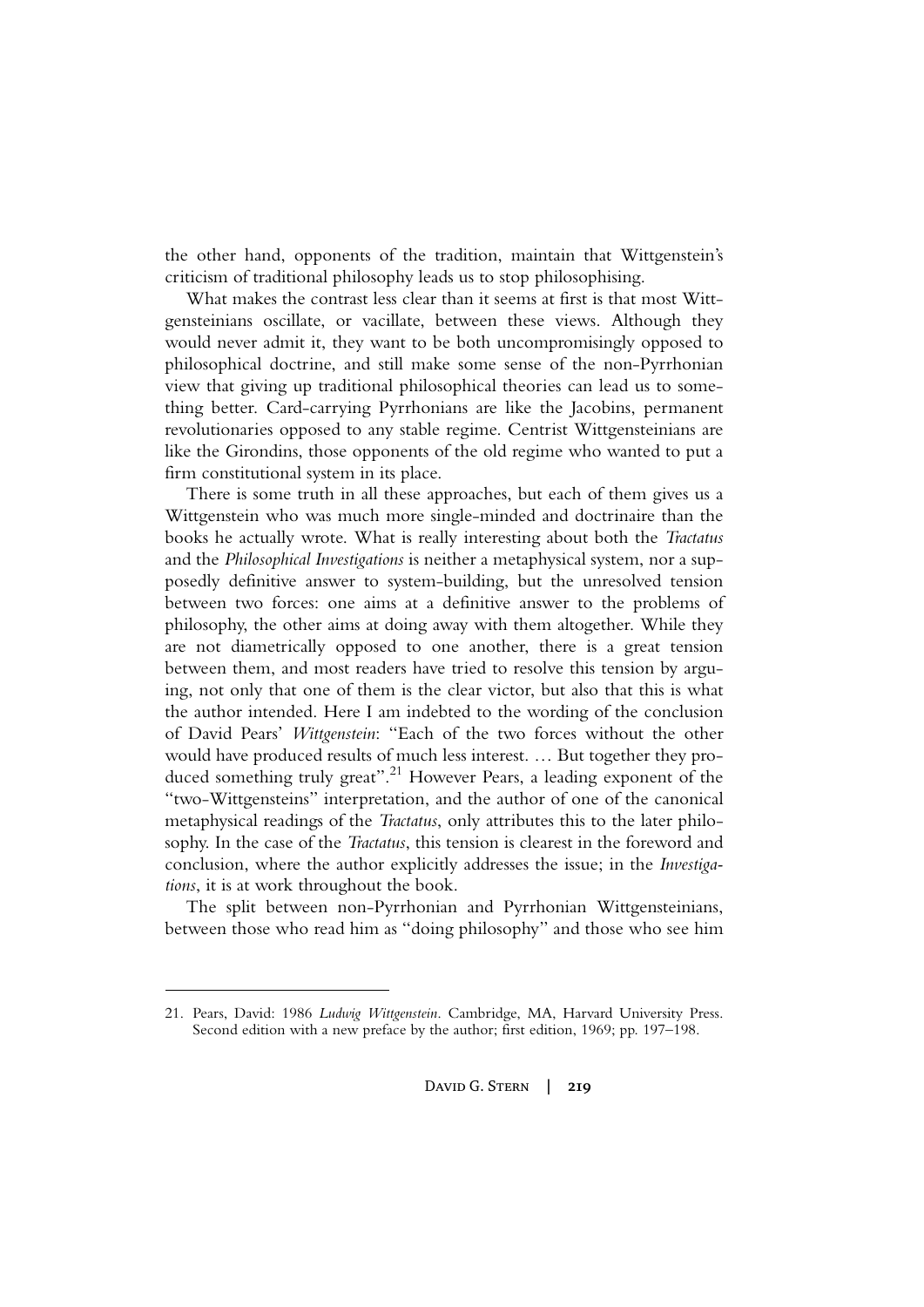as "stopping doing philosophy", arises out of an unresolved tension in Wittgenstein's writing, a tension that helps to explain why each side finds ample support in his writing, yet neither side is able to make sense of the whole. Part of the problem is that both sides understand themselves in terms of a conception of philosophy that is itself in question in his writing. Rather than trying to enlist the author of the *Investigations* as a systematic philosopher or an impatient anti-philosopher, we will do better to see him as helping us understand that conflict – as a patient anti-philosopher who sees the need to work through the attractions of systematic philosophy.

Both sides of the debate over Wittgenstein's views about the nature of philosophy have been overly dogmatic. They have misread a book that has a profoundly dialogical character, mistaking voices in the dialogue for the voice of the author. But neither side does justice to the way in which these apparently incompatible aspects are intertwined. The standard approaches are best seen as partial insights, accounts that each focus on different aspects of Wittgenstein's writing but lose sight of its character as a whole. Here I have in mind not just the way in which different philosophical positions and arguments are sketched without any definitive resolution, but also the ease with which Wittgenstein's stories and arguments can be interpreted in utterly incompatible ways. However, this is not to dismiss the previous positions in the interpretive debate, which can best be seen as attempts to turn particular voices in the dialogue into the voice of the author. The *Investigations* is best understood as inviting the reader to engage in a philosophical dialogue, a dialogue that is ultimately about whether philosophy is possible, about the impossibility and necessity of philosophy, rather than as advocating either a Pyrrhonian or a non-Pyrrhonian answer. This result is best understood, I believe, as emerging out of the reader's involvement in the dialogue of the *Philosophical Investigations*, our temptation into, attraction toward, philosophical theorizing, and our coming to see that it doesn't work in particular cases, rather than as the message that any one voice in the dialogue is conveying.

## **4. Style and context**

Why do we encounter so many Wittgensteins in the secondary literature, why are we irresistibly attracted or repelled by "notations" such as "the early Wittgenstein", "the later Wittgenstein", "the new Wittgenstein"? To make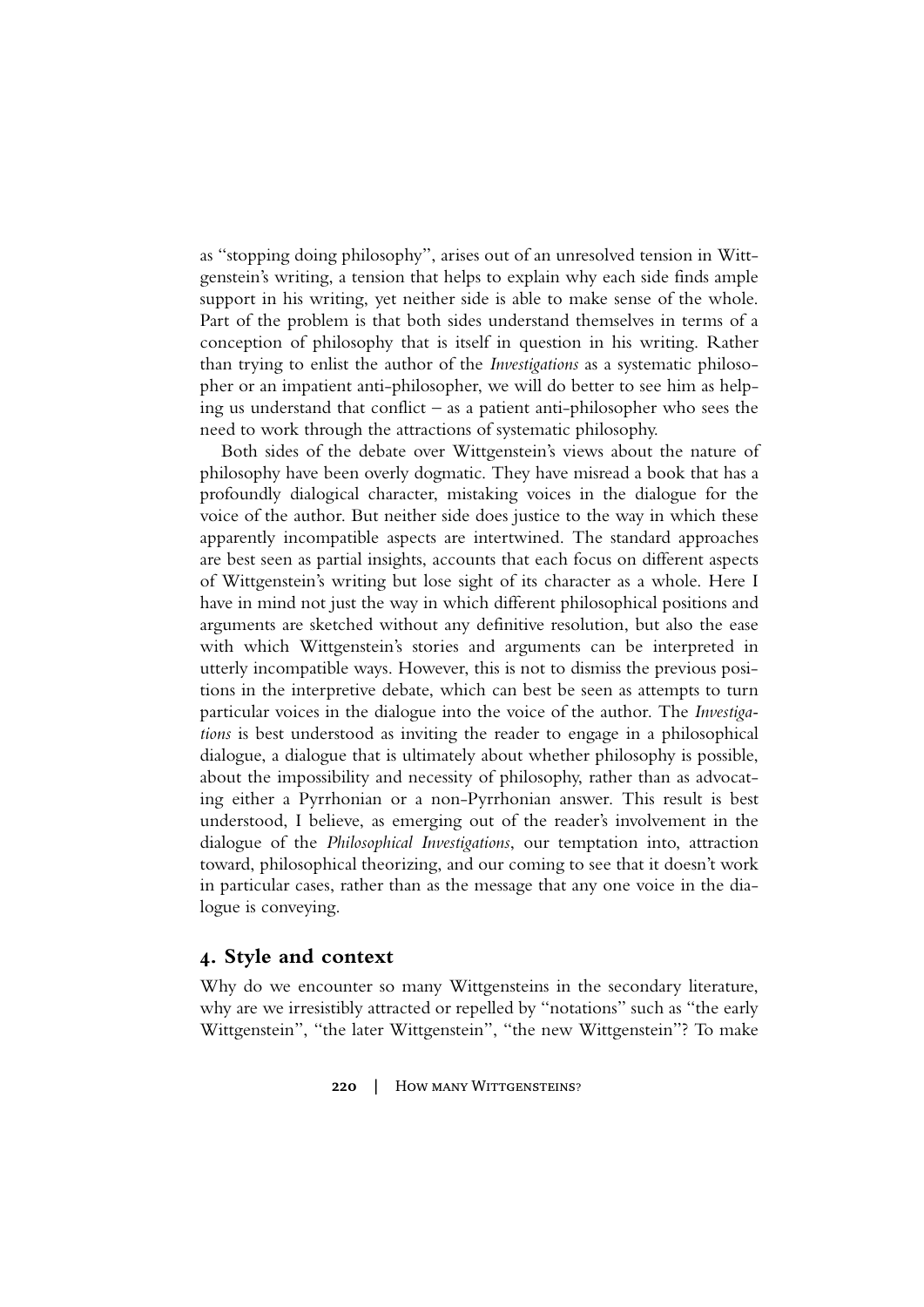better sense of the development of Wittgenstein's thought, we need to attend closely to two complementary aspects of his writing that have rarely been brought into focus at once: the extensive process of revision and selection that led to the composition of the *Philosophical Investigations*, and the quite particular style of Wittgenstein's most polished work. Those who are seriously interested in the style of the *Philosophical Investigations* rarely pay much attention to the *Nachlass*, and *Nachlass* scholars rarely take style seriously.

Surprisingly, many of Wittgenstein's most careful readers regard his style as ornamental: effective or distracting, but not integral to the philosophical point. Most discussion of the style of the *Philosophical Investigations* has been by authors with no knowledge of, or interest in, close study of the *Nachlass;* in fact, it has mostly been by Pyrrhonian Wittgensteinian writers marginal to the analytic mainstream (e.g. Bouwsma, Cavell, Rorty). *Nachlass*-based work on Wittgenstein's post-*Tractatus* writing has usually turned on "passage hunting in the *Nachlass* jungle" (Glock), on the question of when and where certain views or arguments in the *Philosophical Investigations* first occur in his writing. While the focus on the origins of the *Philosophical Investigations* led to a new attention to the development of Wittgenstein's later writing, it also meant that even the most thorough readers usually regarded the 1929–1935 writings as source material for the *Philosophical Investigations*, rather than reading it in its own right as a statement of Wittgenstein's philosophy at the time. Further, they rarely paid enough attention to the way Wittgenstein wrote, and how his way of writing is integral to his way of doing philosophy, approaching his writing as containing arguments that could fairly unproblematically be extracted from their particular context. An interesting exception to the rule that the first wave of *Nachlass* scholars didn't give enough attention to style is Nyíri's work on the 1929–32 manuscripts; he observes that nearly all of the distinctive features of Wittgenstein's later style – the use of dialogue, imaginary examples, numerous questions – are already to be found in  $1930.<sup>22</sup>$  But in a way it proves the rule, as he too

<sup>22.</sup> Nyíri, J.C.: 1976 "Wittgenstein's New Traditionalism" in *Essays on Wittgenstein in Honour of G.H. von Wright* (Acta Philosophica Fennica 28 1–3). Nyíri, J.C.: 1982 "Wittgenstein's later work in relation to conservatism", in McGuinness (1982), pp. 44– 68.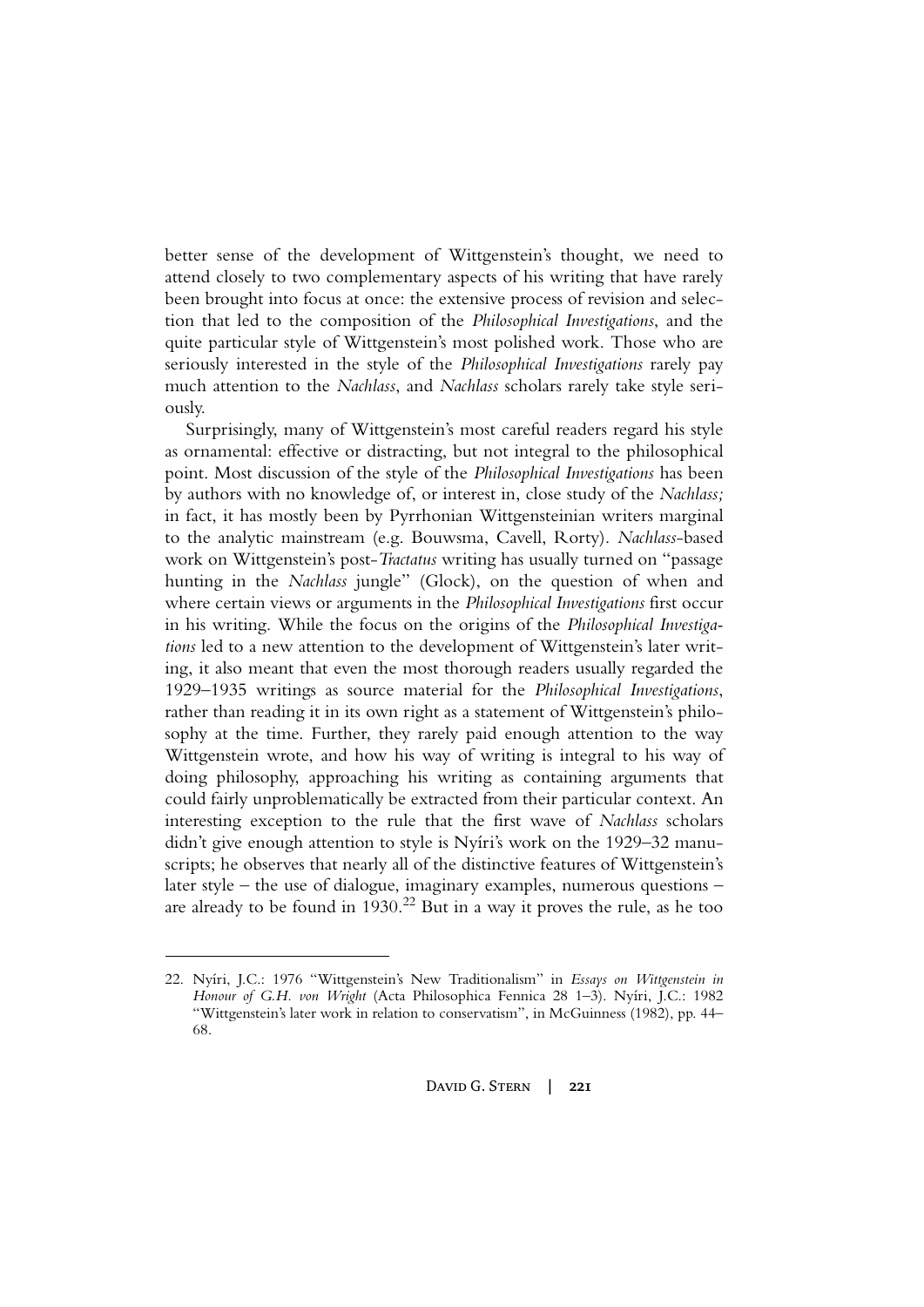adopts the "checklist" approach: it is enough, for him, that these features occur, without much attention to their use and context.

The standard view about the development of Wittgenstein's thought that has emerged from the first generation of *Nachlass* scholars holds that the philosophy of the later Wittgenstein can already be found in his writings from the early 1930s, which include both a critique of the *Tractatus* and the emergence of a host of characteristically "late Wittgensteinian" concerns. This reading gains considerable support from the fact that a substantial fraction of the *Philosophical Investigations* was actually drafted during the first half of the early 1930s. If one looks back from the *Philosophical Investigations* towards its sources, and assigns a date to passages by looking for the first substantially similar draft of that material, then there is no doubt that the "later philosophy" can be dated to the early 1930s. However, if Wittgenstein had died in 1930, or even in 1933, it is hard to imagine that subsequent readers would have found the standard views about the later Wittgenstein there. Wittgenstein's 1929–30 writings contain not only the beginnings of his critique of the *Tractatus*, but also a deeply Tractarian epistemology and philosophy of mind and mathematics, a strange brew of solipsism, phenomenalism, physicalism and behaviourism. The Big Typescript, assembled in 1932–3, on the basis of writing from 1930–2, is closer to the *Philosophical Investigations* than the *Tractatus*, but is nevertheless very different.

A particularly important test case for the view that Wittgenstein's later philosophy emerged in the early 1930s is the so-called "chapter on philosophy" in the *Philosophical Investigations* §§ 89–133, much of which is based on the "Philosophy" chapter of the Big Typescript, first drafted in 1930–1. Baker, Hacker, Hilmy and Glock attach a great deal of significance to the fact that some of the most striking passages in §§ 89–133 were among the first passages in the book to be written, and see this swatch of text as a condensation of the methodology already set out in the Big Typescript's "Philosophy" chapter. But the connections between the two texts are considerably more complex. A rather small proportion of the "Philosophy" chapter makes up a relatively small part of  $\$  89–133; it is far from obvious that the *Philosophical Investigations* is to be read as carrying out the program set out in the Big Typescript*.* In fact, one of the greatest dangers in turning to Wittgenstein's writings from the first half of the 1930s, and especially the best known materials, such as the "Philosophy" chapter of the Big Type-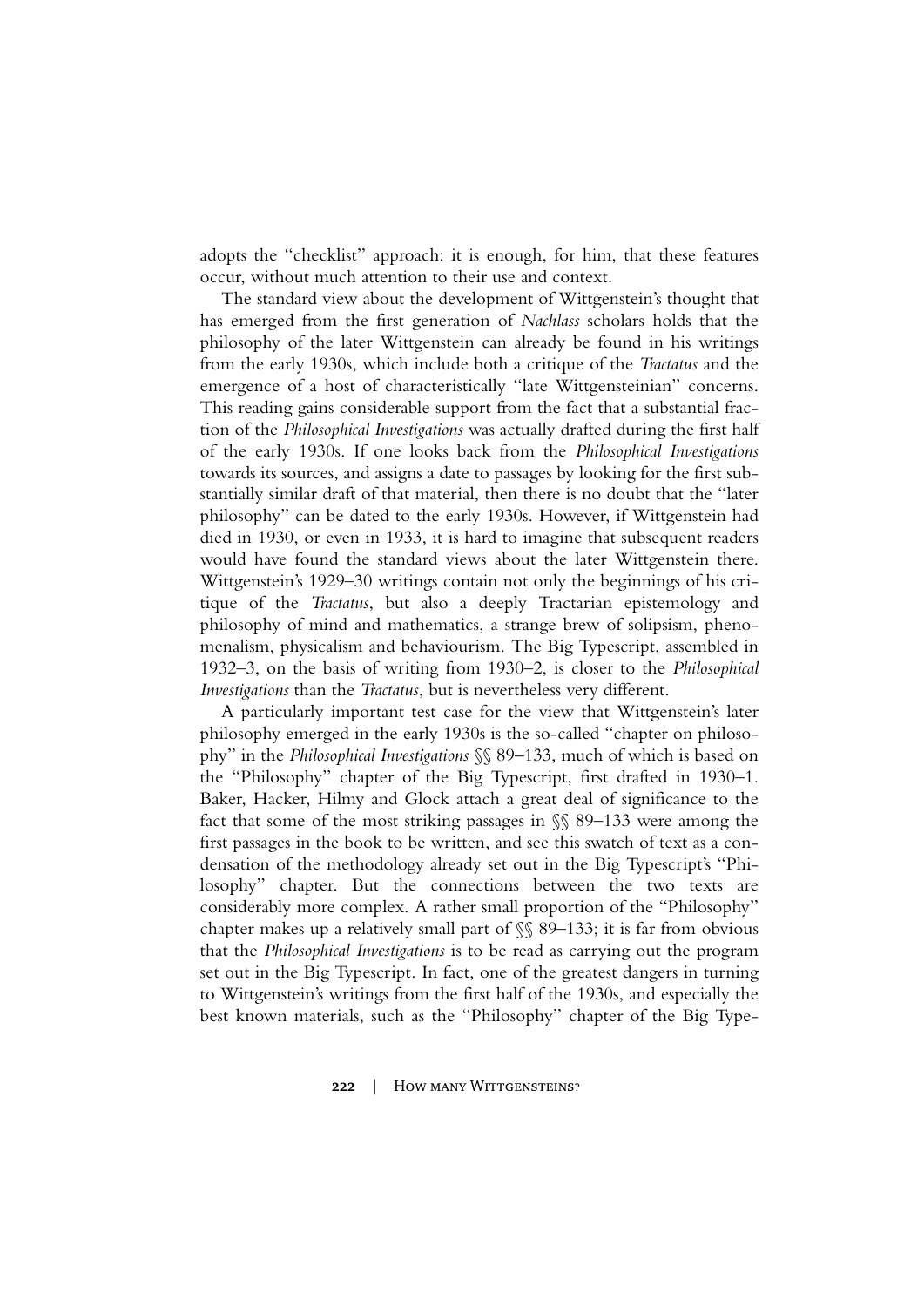script, the *Blue Book* and the *Brown Book*, is that while they are in many ways quite similar to the *Philosophical Investigations*, they are often much more systematic and dogmatic.

§§ 89–133 are often spoken of as "the chapter on philosophy". The almost universally accepted reading of this part of our text is that §§ 89–133 set out Wittgenstein's meta-philosophy, his view of the nature of philosophy. Von Savigny begins a paper challenging this consensus as follows:

There is universal agreement in the literature  $-$  I have, in fact, not met with even one exception – that in section 89 to 133 ... Wittgenstein is expounding his view of philosophy: of what it can and cannot achieve, of how it ought and how it ought not to be done. These passages are taken to express his meta-philosophy, in short. (Von Savigny 1991, p. 307.)

Another exception is Fogelin's Pyrrhonian reading of §§ 89–133, which stresses that

Wittgenstein's problems are philosophical rather than *meta*-philosophical … For Wittgenstein, philosophical problems are not genuine problems: they present nothing to be solved … A philosophical investigation should respond directly to a philosophical problem by exposing its roots and removing it. (Fogelin 1987, p. 142; cf. first edition, 1976, p. 127.)

One strand of the standard metaphilosophical reading approaches these paragraphs as a positive statement of his "philosophical method" (McGinn 1997, p. 73); another, prominent in the Baker and Hacker commentaries, emphasizes the way in which his later conception of philosophy arises out of, and is contrasted with, his earlier work. In either case, it is usually taken for granted that the content of this "chapter" is a compressed statement of a positive view about the right and the wrong way to do philosophy, a summary of Wittgenstein's objections to traditional ways of doing philosophy that contrasts them with his own non-Pyrrhonian views about the primacy of ordinary language and the autonomy of grammar.

The view that  $\S$  89–133 constitute the "chapter on philosophy" – the place in the *Philosophical Investigations* where Wittgenstein summarizes his non-Pyrrhonian philosophical method and his ordinary language philosophy – looks, at first sight, as if it is strongly supported by an examination of previous versions of this material. For some of the most striking passages on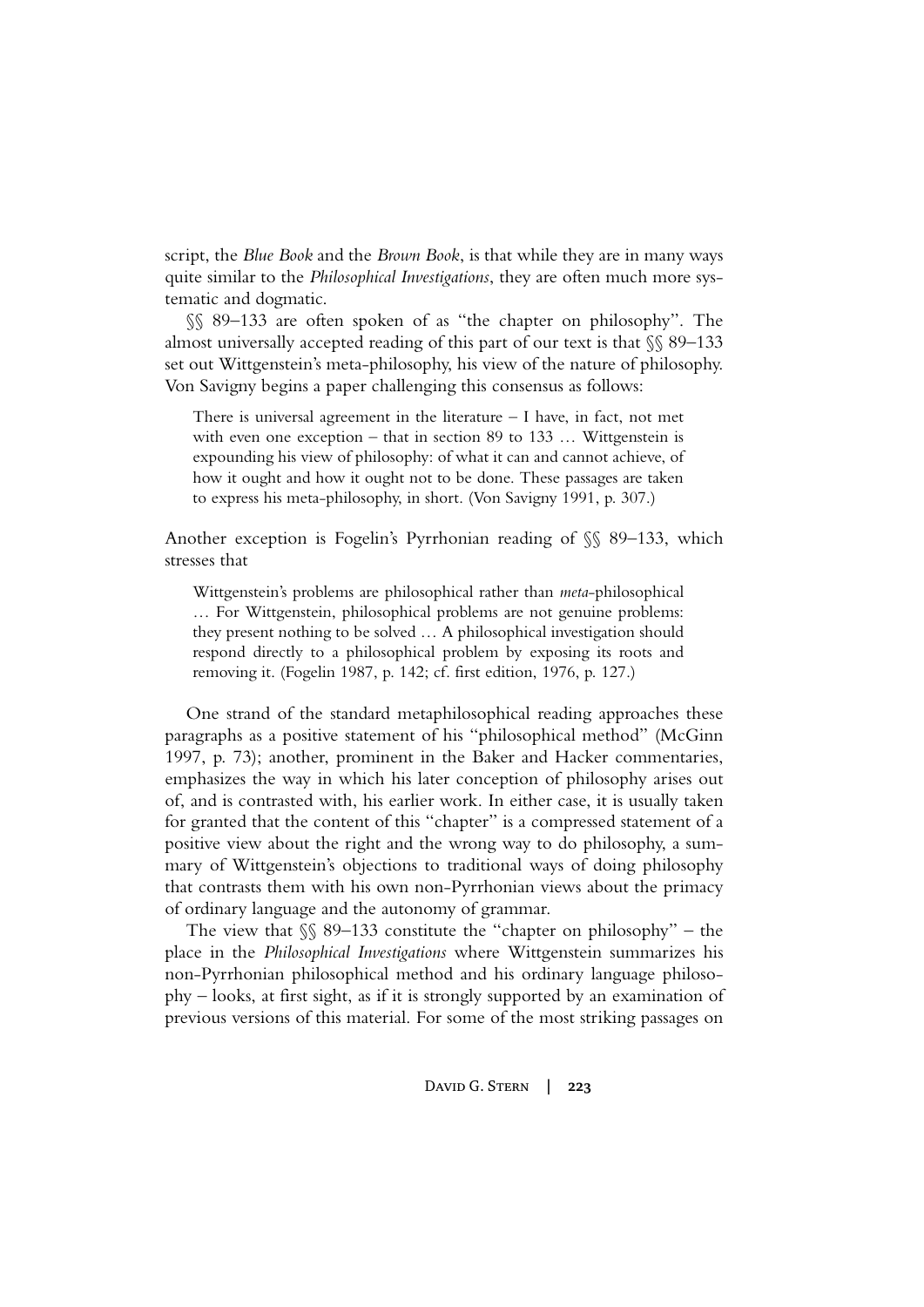philosophy and ordinary language can be dated to 1930 or shortly afterward, and so are some of the first passages in the book to have been written (*PI* §§ 116, 119–20, 123–4, 126–9, 132; also parts of §§ 87, 88, 108, 111, 118, 122 and 133). Furthermore, those passages are included in a chapter on "Philosophy" in the Big Typescript, assembled in 1932–33.

Baker and Hacker summarize the situation as follows:

The manuscript sources of [§§ 89–133] date *primarily* from two periods: 1930–1 and 1937. … It is noteworthy that the general conception of philosophy that dominates Wittgenstein's later work emerged so early, namely in 1930–1. (The 1937 reflections are largely concerned with criticizing the idealization of logic and language that characterized *Tractatus*; these dominate PI §§ 89–108.) (Baker & Hacker 1980a, p. 188.)

Hilmy also sees the emergence of Wittgenstein's later conception of philosophy in this light:

One needs only a quick glance at the content of the relevant passages in *Philosophical Investigations* to see that they are key expressions of Wittgenstein's 'later' approach to philosophy … the vast majority of these remarks were originally written between 1930 and 1932. [The Big Typescript] served as a significant source of remarks expressing his 'new' approach to philosophy – remarks he included unaltered in his master work. (Hilmy 1987, p. 34.)

Indeed, Hilmy's views on the topic go even further than Baker and Hacker's: he holds that Wittgenstein returned to philosophical writing in 1929

*because* he had adopted in broad outline his 'later' approach to philosophy. Only if this were the case could his manuscripts of 1930–2 have served as such a major source of general remarks on the nature of philosophy for his later work (*Philosophical Investigations*). The period 1933–6, or for that matter 1930–2, was not so much a time of transformation in his overall approach to philosophy as a protracted period of applying his approach to the full range of issues – an activity which, in fact, preoccupied Wittgenstein for the last twenty years of his life. (Hilmy 1987, p. 38.)

In view of the extensive use of material from the Big Typescript on topics such as meaning, naming, intention, and rule-following in the *Philosophical Investigations*, the conclusion can easily be generalized: not only Wittgen-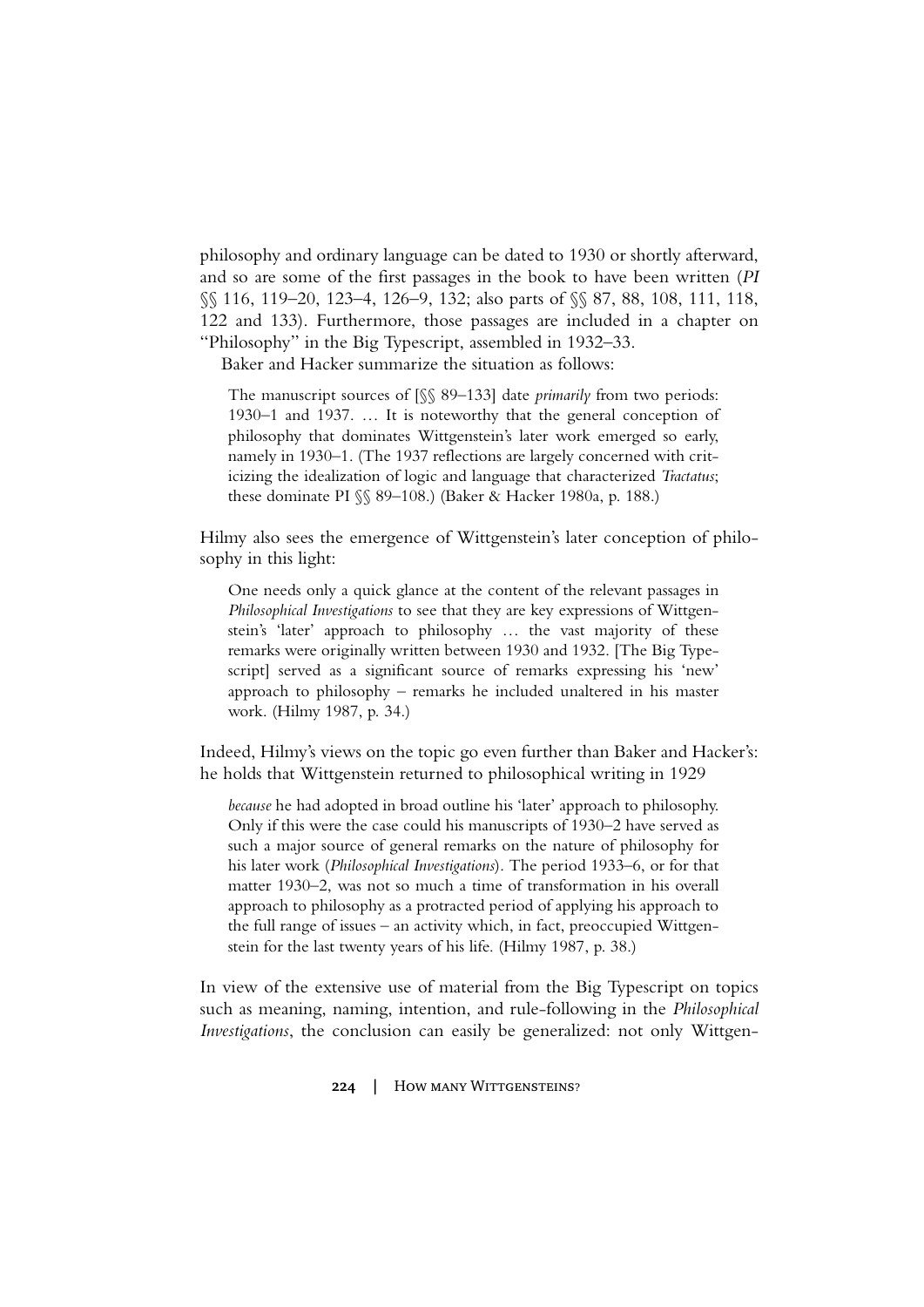stein's later philosophical method, but also his characteristic approach to central issues, had already been worked out by 1933, at the latest. On this reading of the evidence:

The Big Typescript … marks the end of the transition period, since it already contains his mature conception of meaning, intentionality and philosophy.<sup>23</sup>

Given this result, it must follow that any subsequent changes are more a matter of stylistic refinement, or of working out the implications of the overall approach that had been adopted earlier. Thus, according to Glock, the change from *Eine Philosophische Betrachtung* to the first draft of the *Philosophical Investigations* "marks a turning-point more in style and manner of presentation than in method or substance." (Glock 2001, p. 16.) Note here how the contrast between style, on the one hand, as something relatively unimportant, and matters of method or substance, on the other, is simply taken for granted.

However, Hilmy's claim that "the vast majority of [*PI* §§ 87–133] were originally written between 1930 and 1932" (1987, p. 34) is misleading, at best. Less than half these remarks (17 out of 46) contain any material drafted during 1930–2. Counting on a line-by-line basis, well over two-thirds of this swatch of text originates in material from 1936–7. True, some of the best-known expressions of Wittgenstein's later methods were drafted in the early 1930s (*PI* §§ 119–20, 123–4, 126–9, 132; also parts of §§ 87, 88, 108, 111, 116, 118, 122 and 133). However, the remarks that do date from the early 1930s are mostly concerned with a repudiation of the aprioristic, dogmatic methodology of the *Tractatus* and hardly amount to a blueprint for Wittgenstein's later philosophy. In the case of open-ended and programmatic remarks about method (and these remarks Hilmy cites are some of the most variously interpreted remarks in the entire *Philosophical Investigations*) merely pointing to certain verbal continuities is not enough to establish continuity of doctrine. Hilmy rightly dismisses the extreme contextualist view on which the meaning of any particular instance of a remark of Witt-

<sup>23.</sup> Glock, Hans-Johann: 2001 "The Development of Wittgenstein's Philosophy" in *Wittgenstein: A Critical Reader*, ed. Glock, pp. 1–25. Blackwell, Oxford; p. 15.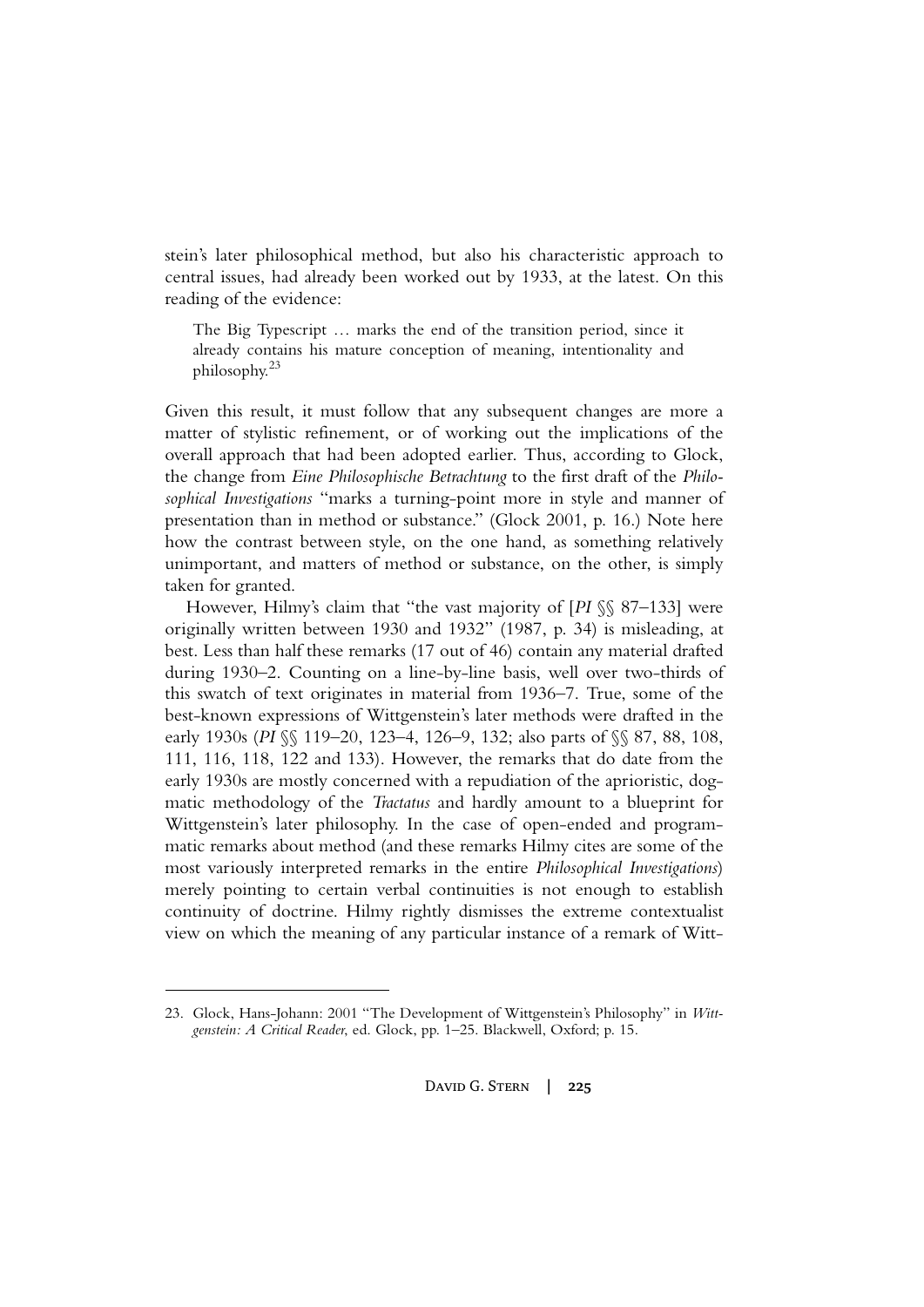genstein's is completely determined by the surroundings remarks. But surely the force of Wittgenstein's remarks, repeated in the Big Typescript and the *Investigations*, that "what *we* do is to bring words back from their metaphysical to their everyday use" or that "the work of the philosopher consists in assembling reminders for a particular purpose," is largely a product of their contexts (*PI* §§ 116, 127; Big Typescript pp. 412, 415). In other words, Wittgenstein's "method" in the *Investigations* cannot be separated from his treatment of specific cases, which changed greatly after 1932.

Wittgenstein assembled a lengthy collection of passages from the Big Typescript during 1937–8 that he would use as a resource in constructing the *Philosophical Investigations*. But while it is true that much more material from the Big Typescript is found in the *Philosophical Investigations* than, say, the *Brown Book*, it does not follow that the Big Typescript as a whole is representative of Wittgenstein's later philosophy. At most, Hacker and Hilmy have established that certain themes connect the two, not that the two books set out the same philosophical position. The existence of manuscript sources from an early date does not, by itself, show that the later writing expresses the same view. Even within the Big Typescript one has to concentrate on a limited number of issues and pay no attention to the strikingly behaviouristic, verificationist and solipsistic themes one finds in its chapters on "Phenomenology" and "Idealism". For instance, Wittgenstein writes that: "if I use language to get another to understand me, then this must be a matter of understanding in the behaviouristic sense" and: "the truth in idealism is that the sense of a proposition consists entirely in its verification." (Big Typescript, pp. 492, 500.) Rather than regarding these as statements of Wittgenstein's later philosophy, I would argue that they show that the Big Typescript is far less unified than they would have us believe.

Wittgenstein's views in the 1929–35 period changed rapidly; any simple periodization will inevitably fail to do justice to the fluidity of his views during these years. We can distinguish a phenomenalistic or solipsistic phase during the early months of 1929, which Wittgenstein already began to give up in late 1929. In *Wittgenstein on Mind and Language*, I argue that Wittgenstein's philosophy in the early 1930s is best understood as a "logical holism", clearly distinct both from the logical atomism of the *Tractatus* and the "practical holism" of the later philosophy and the *Philosophical Investigations*. Logical holism emerges out of the dismantling of the *Tractatus*' logical atomism.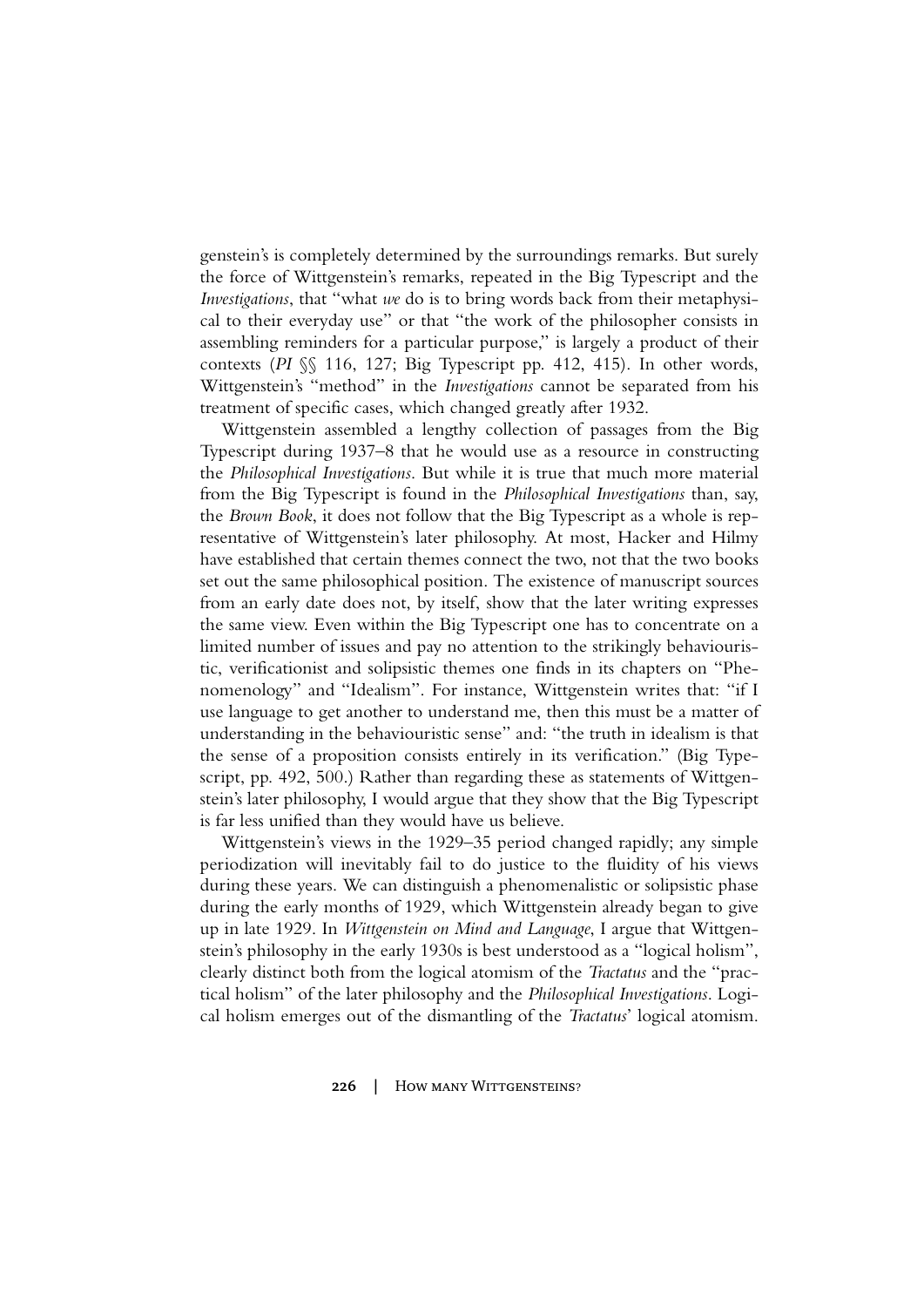In particular, it is the consequence of Wittgenstein's recognition that there are logical relations between propositions that cannot be captured by truthfunctional logic, grammatical relations that are specific to particular subject matters. Philosophy could no longer be as topic independent as the author of the *Tractatus* had imagined, but must rather investigate the grammar of each problematic area, such as colour, intention, wishing, naming, etc.

The priority of practice is a central theme in the development of Wittgenstein's philosophy, both during the 1930s and subsequently, but the first half of the *Philosophical Investigations* is, for the most part, very careful to avoid advocating any such thesis, a temptation Wittgenstein certainly does succumb to elsewhere. The "passage hunting" methodology makes it only too easy to read the more doctrinaire assertions that are part of Wittgenstein's writing in the 1930s and 1940s as statements of philosophical convictions that undergird the *Philosophical Investigations*. (Baker and Hacker's *Commentary*, with its non-Pyrrhonian construal of "grammar" and "internal relations" is perhaps the gold standard for such doctrinaire readings.) If one approaches the *Philosophical Investigations* as the most carefully revised expression of Wittgenstein's philosophical writing as a whole, one will not do justice to the quite particular character of the *Philosophical Investigations*.

The principal change in the composition of the Early Investigations out of the previous source material is not the honing and refining of arguments, but is primarily a matter of making it more dialogical and less didactic. Here I have found Pichler's research on the origins of the *Philosophical Investigations* (Pichler 2000) extremely helpful. However, this final twist in our understanding of the development of the *Philosophical Investigations* should not be seen as just another variant of the two-Wittgensteins narrative, or as committing us to holding that other changes in Wittgenstein's thought between the *Tractatus* and *Philosophical Investigations* are less important. The decisive rejection of many aspects of the *Tractatus* during 1929–31, such as the move from truth-functional logic to calculi and grammar, the rejection of phenomenology, and the criticism of "dogmatism", in short, the move from logical atomism to theoretical holism, is also a significant transition. So is the second major shift that I see taking place during the first half of the 1930s, from theoretical holism to practical holism – a shift that is less easy to sum up briefly, but which has to do with the growing acknowledgement of the importance of the priority of practice over rules.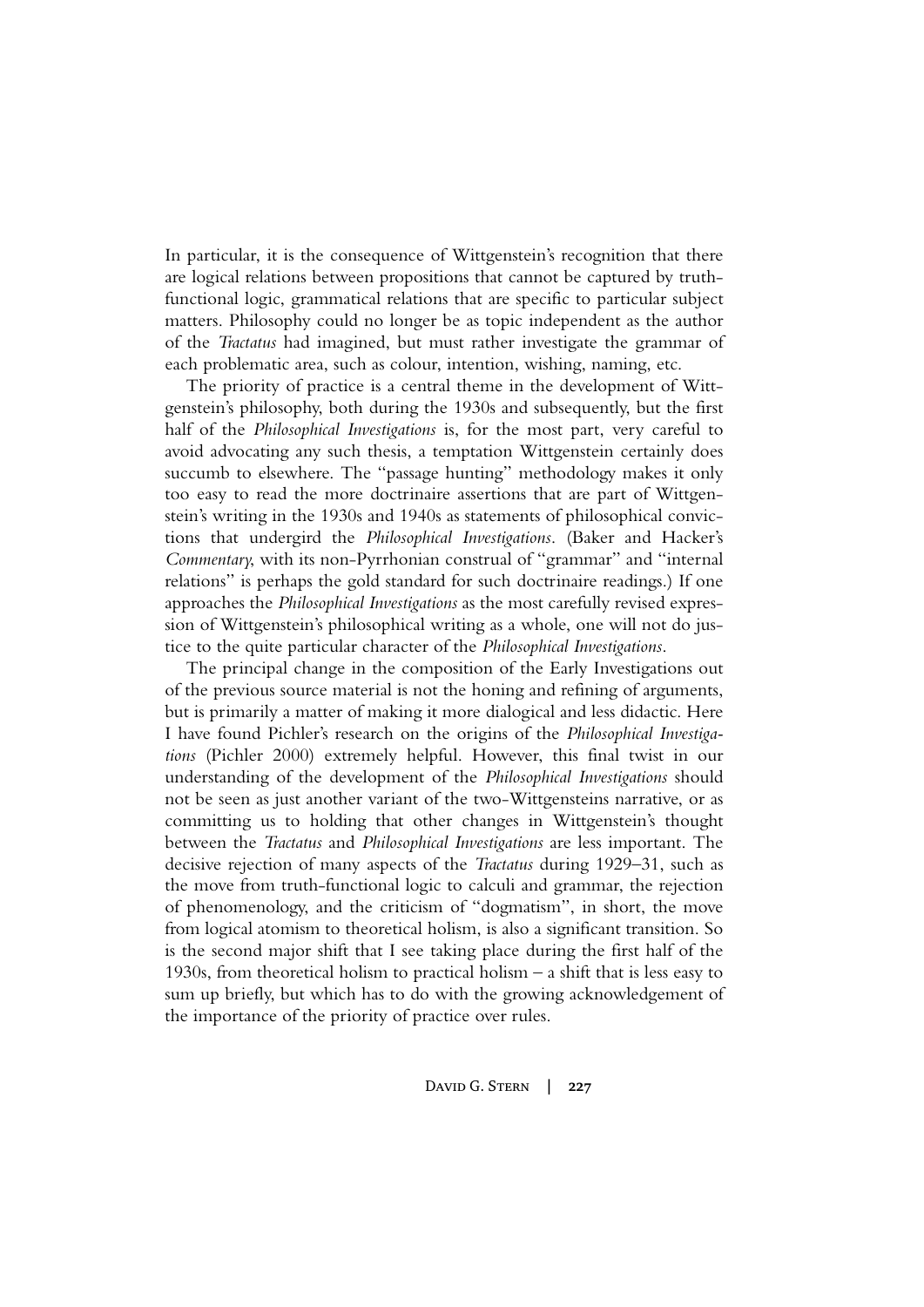What is at issue here is the character and methods of the *Philosophical Investigations* (or more carefully speaking, the most carefully composed part of *Philosophical Investigations* I, which certainly does not include §§ 425–693, and perhaps really only covers  $\S$  1–310 or so). One way of approaching this is to give further thought to the relationship between Part I of the *Philosophical Investigations* and those writings to which it is often assimilated: the work from 1929–45 that led up to the composition of Part I, and the work that was done after it was completed.

(1) The relationship of Part I of the *Philosophical Investigations* to the previous writings, and especially to the source materials from which most of the remarks are drawn. To what extent is the change from the writings of the 1933–35 period to *Philosophical Investigations* a matter of a change in setting out a view that remains relatively constant, and to what extent does it amount to a fundamental change in his philosophical outlook? While I am in sympathy with the latter view, it is much harder to read the last third of *Philosophical Investigations* I (roughly §§ 426–693) as achieving the same balance between Pyrrhonian scepticism about philosophy and non-Pyrrhonian dogmatism as does *Philosophical Investigations* I §§ 1–425. The dialogue toward the end is not as evenly balanced, and has a rather less Pyrrhonian tenor than the first two thirds; his editors tell us that he had hoped to rewrite it. It is based on material that for the most part predates 1936, and so most of it actually predates the material in §§ 1–425. It was incorporated rather rapidly around the time of the end of the second world war, and was not as carefully arranged as the preceding part.

(2) The relationship of *Philosophical Investigations* I to the subsequent writings. The writings on the philosophy of psychology from 1945 to 1948, or Part II of *Philosophical Investigations*, do not fit easily with a Pyrrhonian reading, either. To a considerable extent, they seem closer to the "practical holist" and "grammatical" readings, though of course there are places where Wittgenstein is quite explicitly "therapeutic" and "critical" in this later writing, too.

It is, I believe, misleading to think of Wittgenstein's thinking as undergoing a once-and-for-all turn, a point after which he achieved the insights of his later (or, as some would prefer, his entire) philosophy. Rather, it is a continual struggle between conflicting impulses that gives his thought its peculiar vitality and importance, one that is only fully achieved in his most